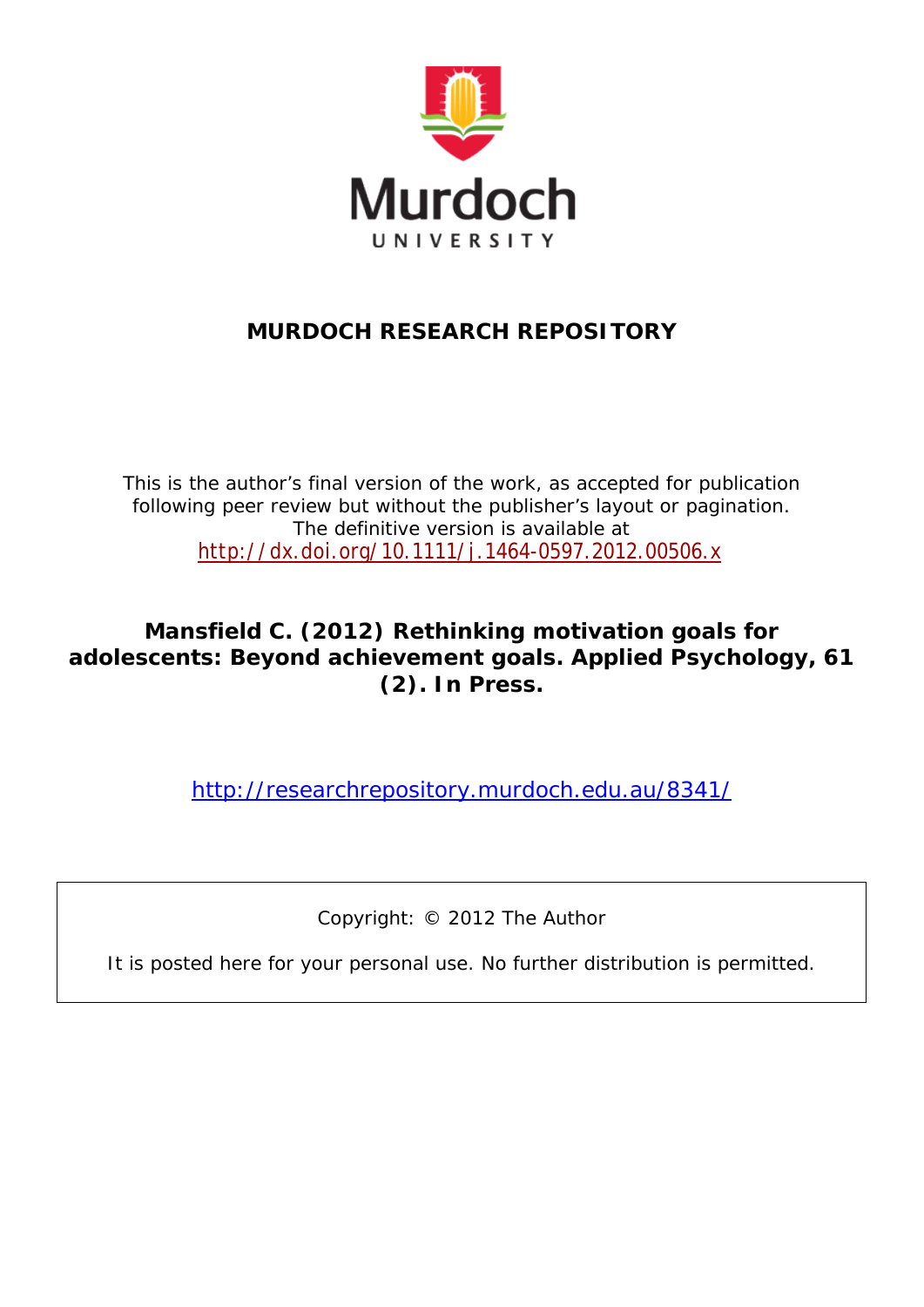#### **Rethinking motivation goals for adolescents: beyond achievement goals**

Caroline F. Mansfield

*Murdoch University*

### **Abstract**

*For the past two decades the prime focus of motivation research in adolescence has been concerned with achievement goals, namely mastery and performance goals. In the real life learning contexts in which students participate, however, such goals are inextricably linked to other goals such as social goals and broader life and future goals. Moreover, goals are not pursued in isolation but as components of complex and dynamic motivational systems which individuals shape to suit context and purpose. Using a multiple goals perspective, and focusing on both why students want to achieve at school (achievement goals) and what goals students are trying to achieve at school (goal content), this paper presents findings from a study investigating the goals of twenty-nine secondary school students (juniors, ages12-13, and seniors ages 16-17). With data gathered during focus group interviews, the study shows that students pursue multiple goals and that those goals are related to four main goal domains, those being future goals, achievement goals, social goals and personal wellbeing goals. Furthermore, the study reveals relationships between goals in particular domains and highlights the important role played by future goals in adolescents' motivation at school. Methodological challenges in investigating multiple goals for adolescents are discussed. The findings suggest that to further understandings about multiple goals for adolescents, future research should consider multiple goals across the four domains and more closely examine the role of future goals in influencing other goals and adolescents' motivation at school.* 

**Keywords:** goals, motivation, adolescents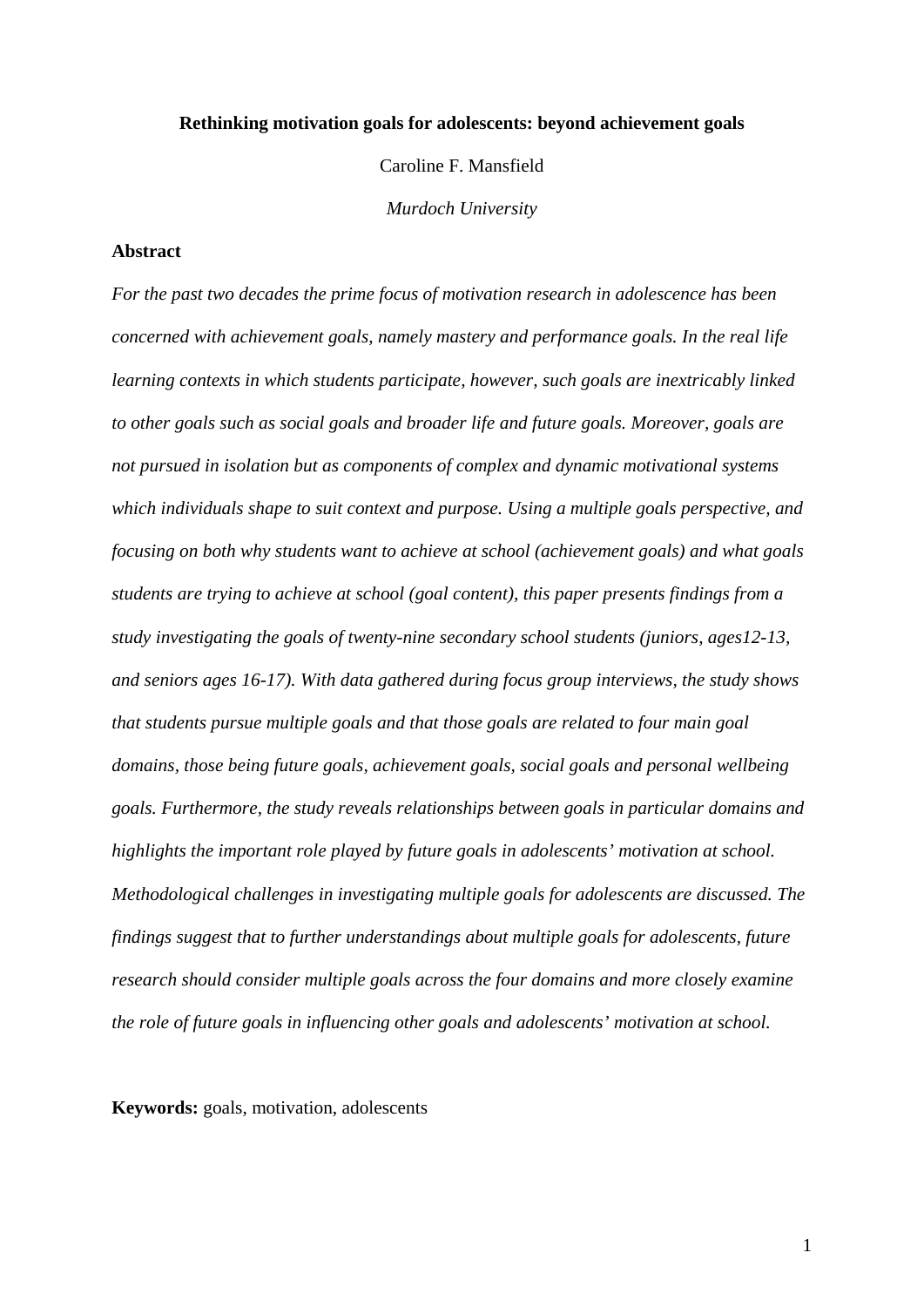## **Introduction**

The motivation of adolescents in learning contexts has been the subject of an abundance of research over the last 30 years and a range of theories about student motivation have been developed (see Schunk, Pintrich, & Meece, 2008, for a review). Amongst these, Goal Theory in particular, has been used extensively to better understand student motivation (Midgley, 2002). As the "internal representations of desired states" (Austin & Vancouver, 1996, p. 338) goals play an important role in cognition, behaviour and affect. Goals have been examined with regard to their achievement orientation (Ames, 1992b; Ames & Archer, 1988), focusing on *why* students want to achieve, and their content (Ford & Nichols, 1987; Lemos, 1996; Wentzel, 2000) or *what* students are trying to achieve. Although achievement goal research has dominated the field, goals such as social goals (Juvonen & Wentzel, 1996; Urdan & Maehr, 1995) and future goals (Phalet, Andriessen, & Lens, 2004) have also received attention and their role in students' achievement, motivation and success at school has been documented. Furthermore, there has been significant research focusing on the multiple goals contributing to students' motivation and achievement (Boekaerts, de Koning, & Vedder, 2006; Dowson & McInerney, 2003; Wentzel, 1992, 1993; Wosnitza & Volet, 2009). Few studies, however, have taken account of the range of goals (including *what* students are trying to achieve at school and *why* they want to achieve academically) that are relevant to adolescents in real learning situations and if and how these goals may be related. This paper aims to contribute to the ongoing discussion about multiple goals for adolescents, both including and going beyond, achievement goals.

# *Achievement goals*

An achievement goal approach (Ames, 1992b; Ames & Archer, 1988) has been widely used to investigate the purposes of achievement behaviour among learners in learning contexts.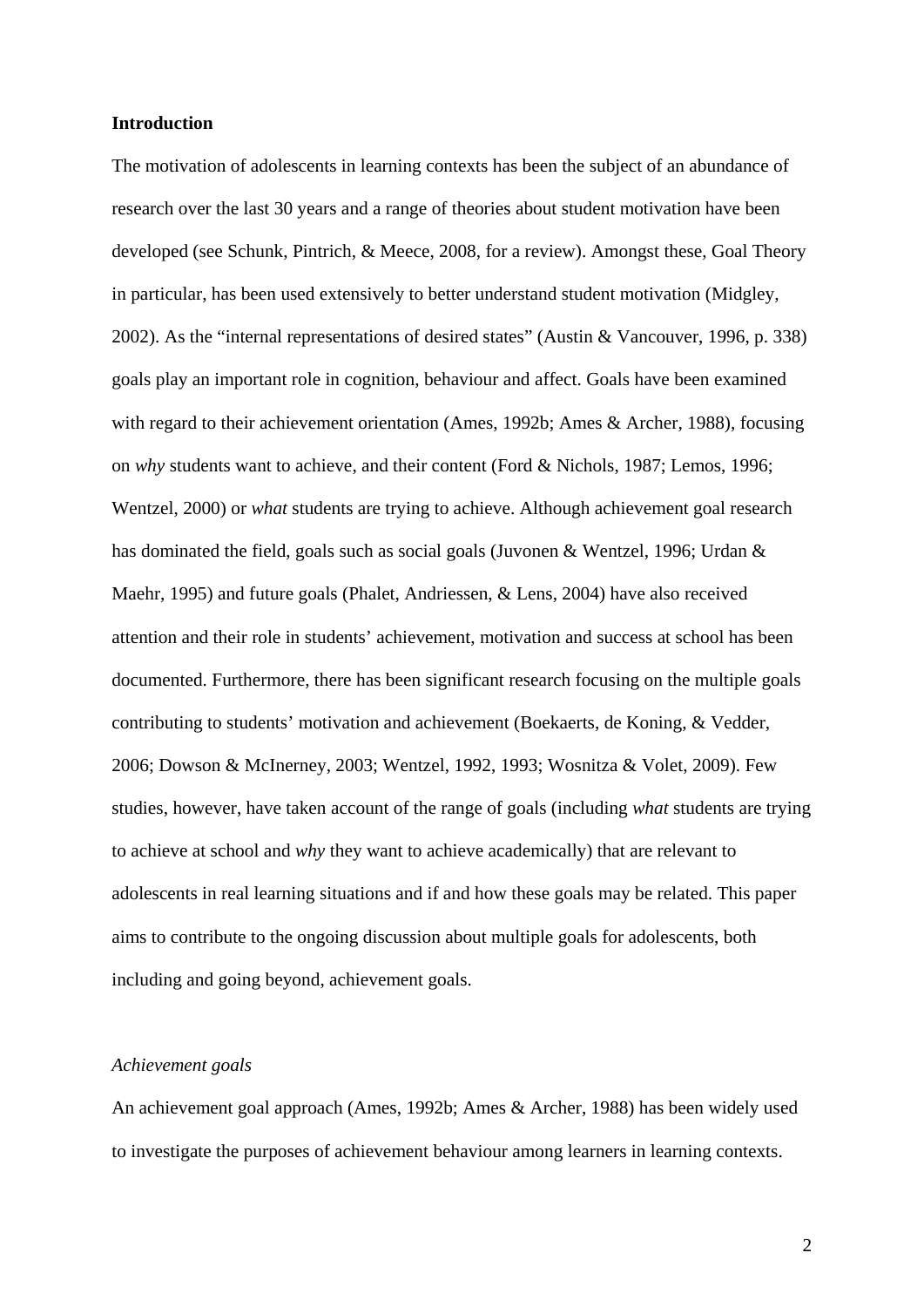Achievement goals have been described as perceptions of the different purposes students may adopt for their learning in achievement situations (Dowson & McInerney, 2003; Urdan & Maehr, 1995). Focusing on competence, the two main achievement goals of mastery and performance have been identified and thoroughly investigated. Students pursuing mastery goals aim to develop their competence and are concerned about developing new skills, improving understanding and mastering their work (Ames, 1992a; Meece, Blumenfeld, & Hoyle, 1988). Mastery focused students have also been found to have positive psychological wellbeing (Kaplan & Maehr, 1999). Students pursuing performance goals aim to demonstrate competence relative to others and are concerned about extrinsic variables including gaining recognition and pleasing others (Ames, 1992b). Performance goals have been conceptualised in both the approach (aiming to demonstrate high levels of competence relative to others) and avoid (aiming to avoid demonstration of lack of competence) forms (Elliot, 1997, 1999).

Although research concerning mastery and performance goals has been prolific, some authors, such as Urdan and Mestas (2006), propose "researchers may over-estimate the natural occurrence of mastery and performance goals in particular settings" (p. 355). Furthermore, the role of social comparison in performance goals has been scrutinized in the literature with some research showing students do wish to demonstrate high performance, but without comparison to others (Dowson & McInerney, 2003; MacCallum, 1997). Brophy (2005) suggests performance goals are a "low incidence phenomenon" (p. 171) and that unprompted, students rarely describe performance goals with social comparison as being relevant to their achievement. Indeed, reasons other than competence are often articulated when students describe why they wish to engage and achieve at school (Miller, Greene, Montalvo, Ravindran, & Nichols, 1996). This paper makes a contribution to the literature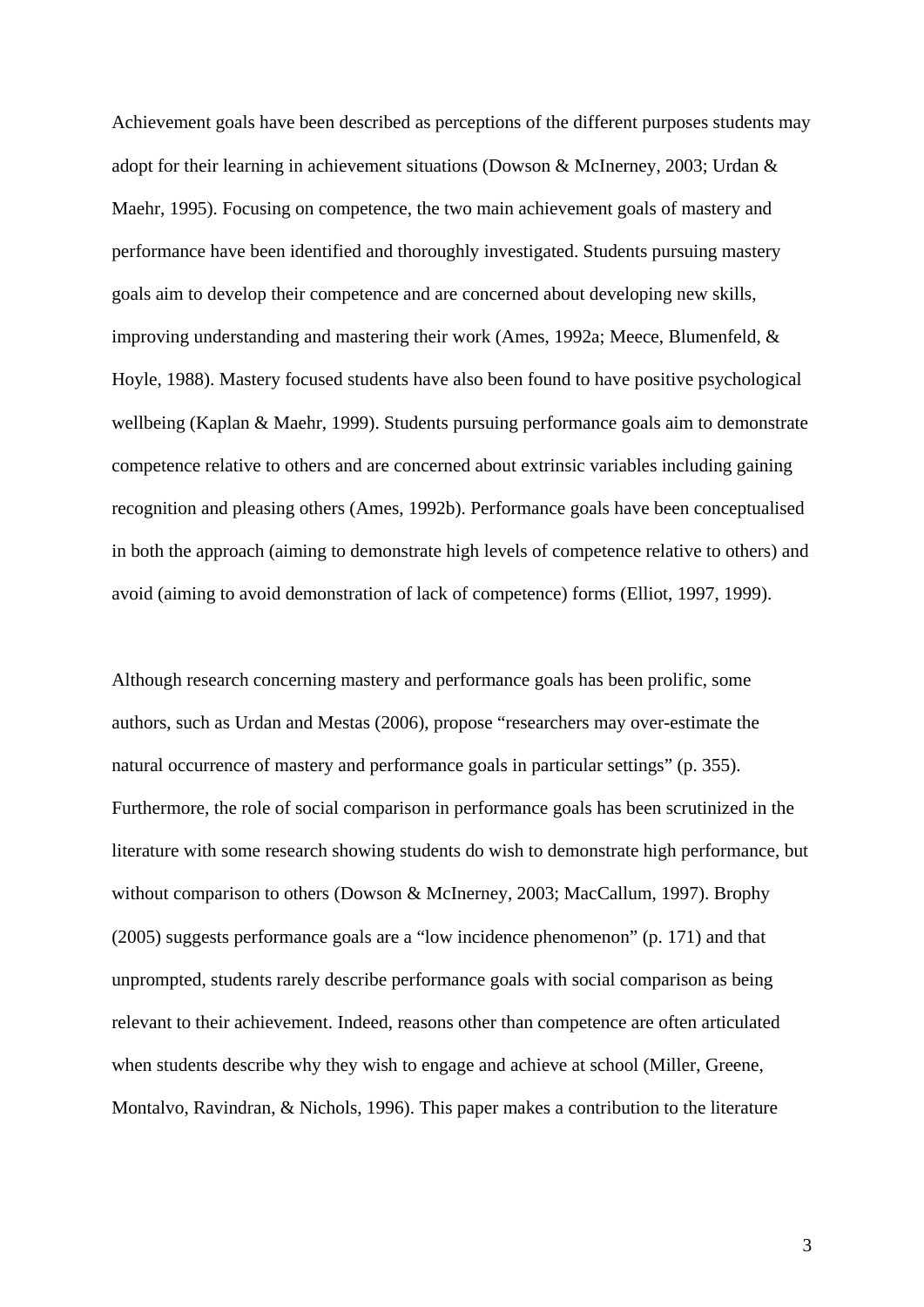regarding students' goals by considering both achievement goals and broader goals that influence students' motivation in learning contexts.

# *Social goals*

Social goals have also featured in the literature regarding goals (Juvonen & Wentzel, 1996; Urdan & Maehr, 1995; Wentzel, 1991). Some research has investigated the social reasons underpinning students' desire to achieve at school (Anderman, 1999b; Anderman & Anderman, 1999; Dowson & McInerney, 2003; Horst, Finney, & Barron, 2007) and particular social goals have been positively correlated with adaptive achievement goals. Social goals, however, can also be examined from a content perspective (Wentzel, 2000) as not all social goals in school contexts are necessarily related to achievement. The desire to establish and maintain supportive relationships with others (relationship goals) (Wentzel, 1996), to adhere to rules (social responsibility) (Anderman, 1999b), to cooperate with others and be helpful (prosocial goals) (Spera & Wentzel, 2003), and to be well regarded by others (status goals) (Levy, Kaplan, & Patrick, 2004) all represent very real goals in adolescents' lives. Such social goals can have a significant impact on students' school adjustment and learning.

# *Future and Instrumental goals*

Similarly, instrumental and future goals have been shown to influence student motivation in learning contexts. Instrumental goals link present activities to an envisaged future, for example, "realising future goals such as having a good job, helping to make the world a better place, earning high income, and getting into graduate school" (Malka & Covington, 2005, p. 66). Research consistently reports positive relationships between future vision and goals, engagement and performance (Miller, et al., 1996).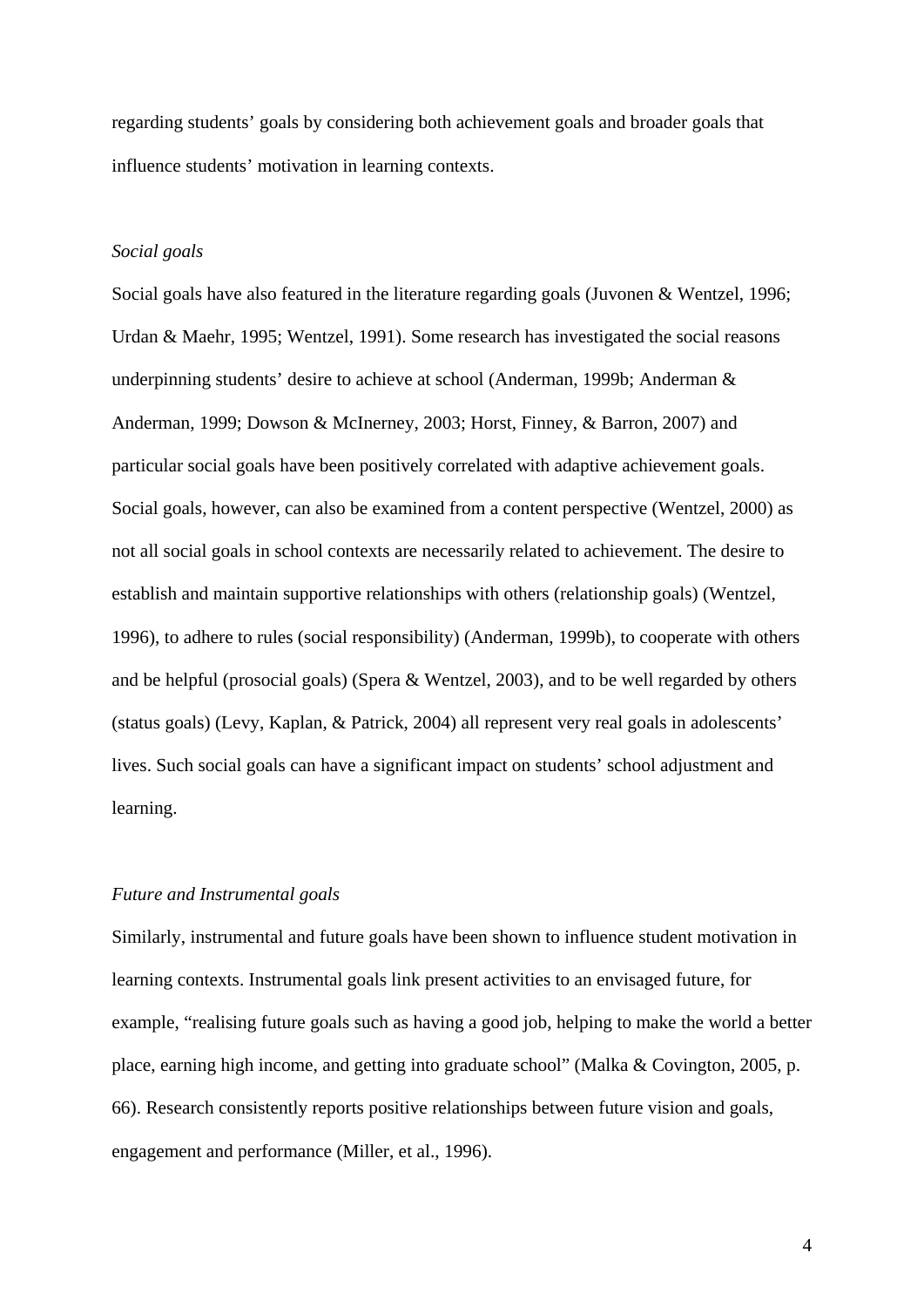There has been some discussion in the literature about the relationships between instrumental and/or future goals and achievement goals. Nieswandt and Shanahan (2008), for example, argue that although achievement goal theory allows for examination of possible goal changes over time, it does, however neglect "the instrumental value of goals for the near or distant future" (Nieswandt & Shanahan, 2008, p. 5). Particularly as students reach the end of their secondary school careers, there is an increasing focus on the future and goals associated with future extrinsic outcomes (e.g. obtaining university entrance). Future goals may also help sustain effort in times of low interest (Miller, et al., 1996) and can contribute to sustained achievement motivation (Phalet, et al., 2004). Miller and Brickman (2004) argue that personally valued future goals enable individuals to "purposefully generate a coherent framework or system of proximal subgoals to guide action toward the attainment of future goals" (p. 15). Thus future goals can influence other goals pursued in learning situations.

Adolescents' future goals have been explored in some research (see for example, Lee, McInerney, Liem, & Ortiga, 2010; Malmberg & Norrgard, 1999; Nurmi, 1991; Nurmi, Poole, & Seginer, 1995), with the findings that future goals play an important role in future opportunity and identity formation (Nurmi, et al., 1995). In their cross-cultural study of Finnish, Israeli and Australian adolescents, Nurmi, et al., (1995) found differences in goals related to future work and education, family and marriage, leisure activities and property. In Singapore, Lee, et al. (2010) examined the relationship between students' achievement goals (mastery and performance) and intrinsic (career, society and family-oriented) and extrinsic (fame and wealth-oriented) future goals. Their findings that there is congruence between intrinsically-focused future and achievement goals, and extrinsically focused future and achievement goals, supports the view that future goals and achievement goals need dual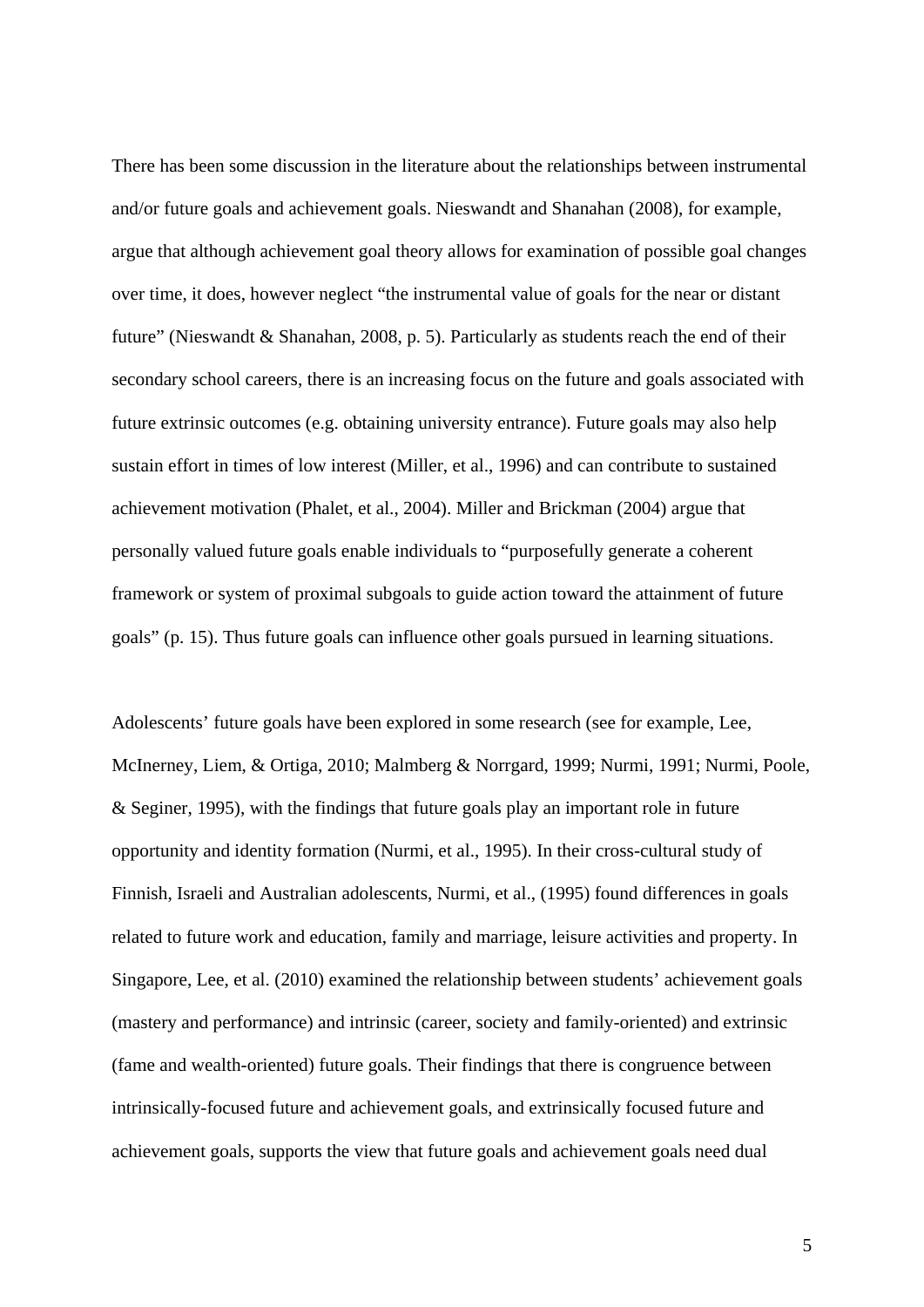consideration in examining adolescents' motivation. Indeed, in the real lives of secondary students, teachers, parents and family members actively encourage students to set goals for the future with the hope that such future visioning will provide direction and motivation at school. This paper considers the role of future goals in the goals spontaneously expressed by adolescents.

## *Multiple goals*

Students pursue multiple goals in learning contexts (Boekaerts, et al., 2006; Lemos, 1996; Pintrich, 2000; Wosnitza & Volet, 2009). Malka and Covington (2005) argue that "from a goal perspective, to understand a person's behaviour one must be mindful of the goals existing at multiple levels of abstraction" (p. 61). In addition Boekaerts, De Koning and Vedder (2006) argue that "goal directed behaviour in the classroom can only be understood if, as researchers, we gain insight into the content of the multiple goals that become salient in the classroom and in the links that students have established between their multiple goals" (pp. 34-35). Even though early goal theory research acknowledged students pursue multiple goals in learning situations (Wentzel, 1992, 1993), this idea has not been extensively pursued in further research. Instead, "the literature has typically conceptualised students' goals as unidimensional cognitive constructs affecting students' academic motivation and performance" (Dowson & McInerney, 2003, pp. 93-94). Such an assumption neglects the complexity of students' motivation in real classrooms.

Those researchers adopting a multiple goals perspective have shown relationships between goals, for example achievement goals and social goals. Mastery goals have been shown to have a positive impact on social responsibility and relationship goals, and a strong association has been shown between performance goals and social relationship and status goals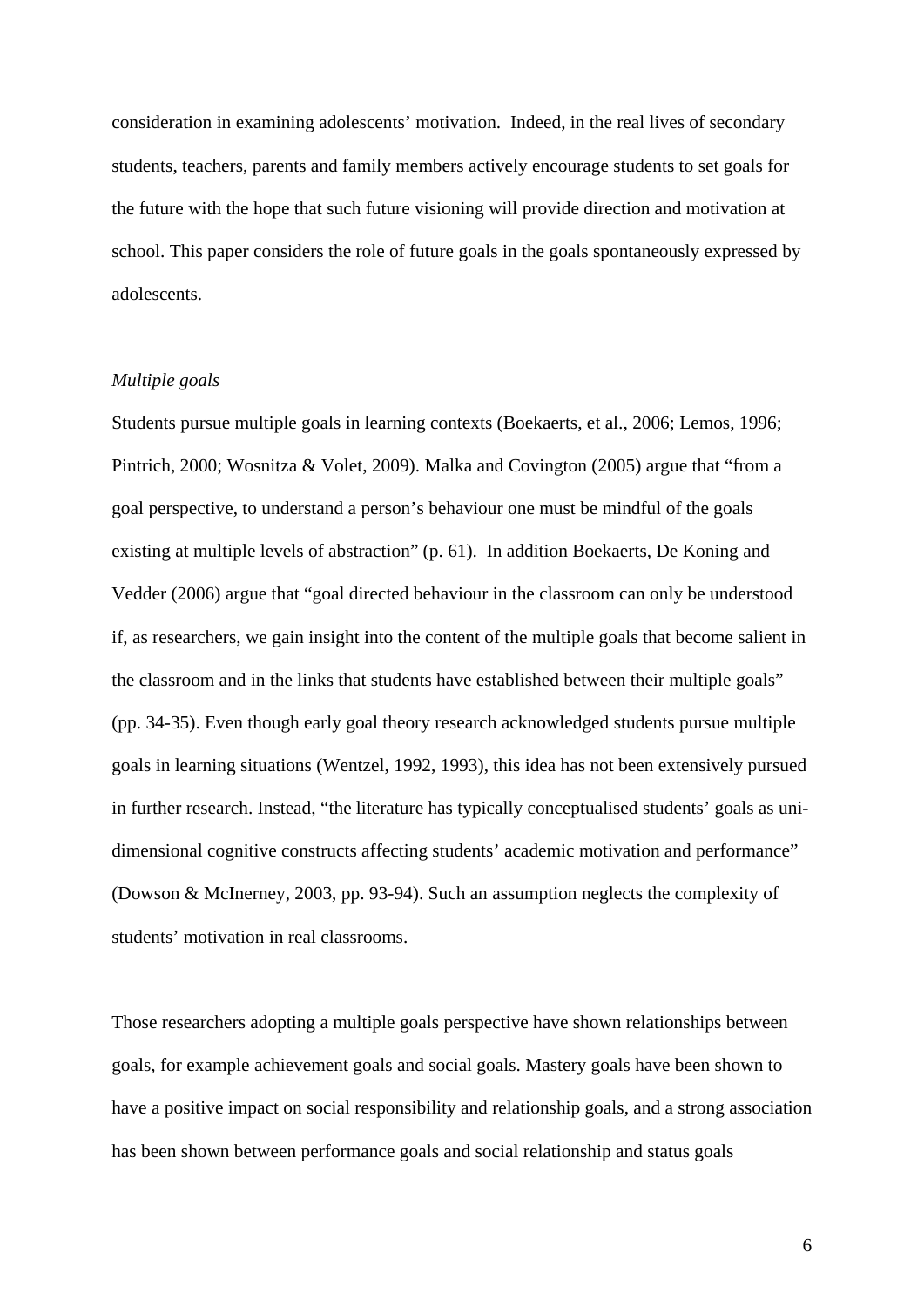(Anderman, 1999a; Anderman & Anderman, 1999). Similarly, Dowson and McInerney (2003) have shown academic and social goals can act in conflicting, converging or compensatory ways to influence motivation and achievement. Even so, how these social and academic domains interact to influence students' achievement still needs further research. As Anderman (1999a) argues the "reciprocity of these domains has received little attention. Understanding how these domains interact remains a challenge for future research" (p. 305).

It has also been posited that individuals' goals are organised hierarchically. Wentzel (2000) suggests that students might have a Task (mastery or to attain a particular standard of achievement)  $\rightarrow$  Social goal hierarchy should they pursue goals to do well at academic tasks in order to seek social approval from parents or teachers. Students may also have a Social → Task hierarchy if they believe that seeking social approval by pleasing teachers will result in academic gains. While these research findings have evidenced associations between academic and social goals and have begun to show how goals may interact, there may be additional goal domains, such as future goals, that play a significant role.

Hierarchies of multiple goals, including goals other than social and achievement goals, have also been described by other researchers (Boekaerts, 1998, 2002; Carver & Scheier, 1982; Ford, 1992; Ford & Nichols, 1991). Boekaerts, et al. (2006) make the case that higher order goals ('I want to be' goals, i.e. I want to be successful) give direction to action programs ('do' goals, i.e. I want to increase my performance in class) and scripts (i.e. I will do my homework regularly). Understanding how goals operate on these multiple levels and that higher order goals play an important role in determining more immediate goals, enables consideration of goals that may be specific to a learning context as well as goals that are more broadly related to views of self and the future. This is an important direction for future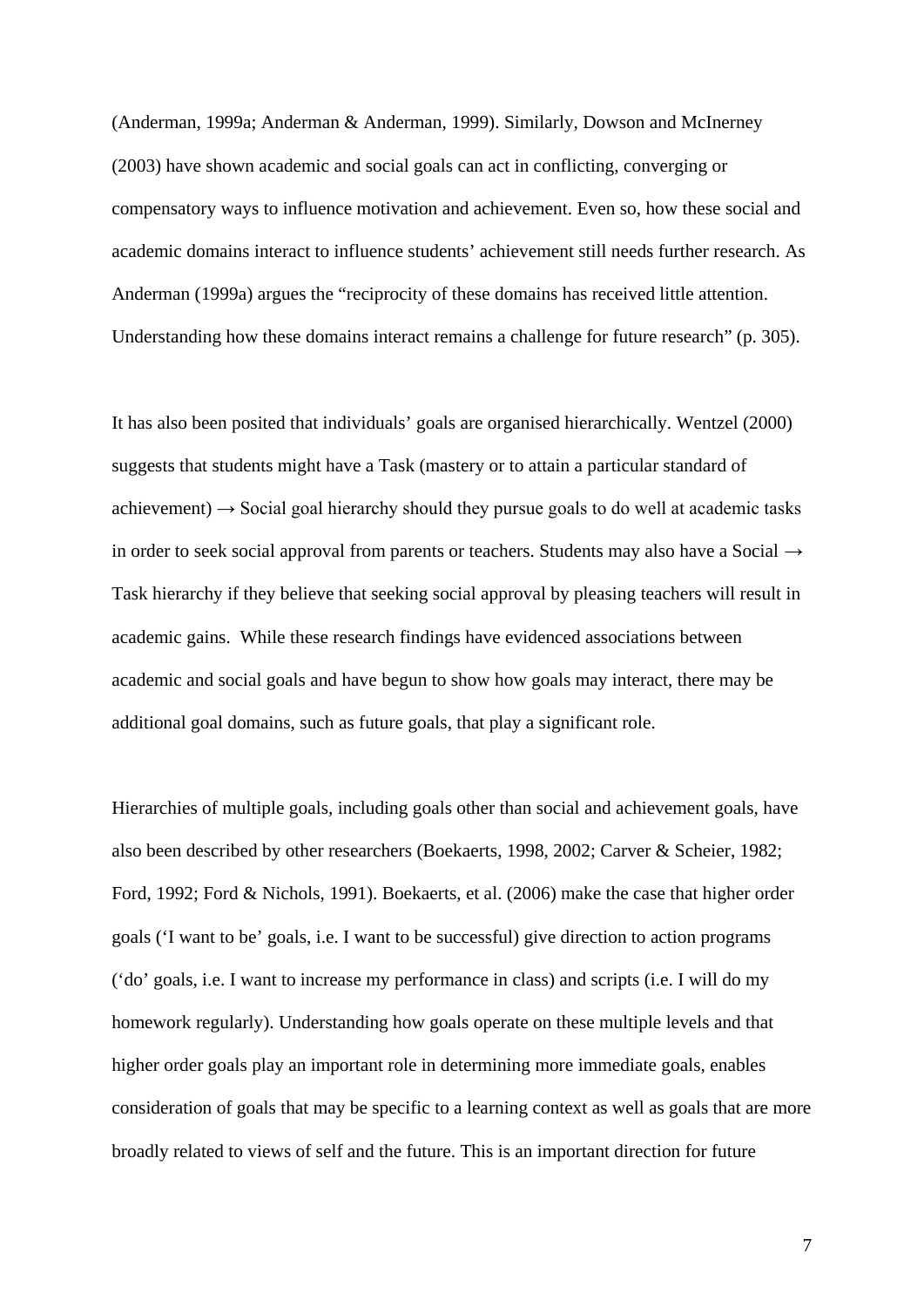research, which, as these authors argue, should "uncover patterns, alignments, and conflicts students establish among their different content goals" (p. 33).

From the literature reviewed, a possible way forward in developing understandings about students' goals in real learning situations, may include an examination of the spontaneously expressed goals of adolescents in real learning contexts from both an achievement goal and a goal content perspective. An achievement perspective enables examination of why students wish to achieve at school, and a content perspective enables investigation of what students are trying to achieve when at school. These two areas of investigation may well be complementary and act in ways to support each other, or it may be that achievement goals and 'other' goals operate simultaneously with little relationship to each other.

This paper seeks to extend the discussion about goals that adolescents consider to be relevant in secondary school by reporting a study investigating the goals of junior and senior secondary school students. The current study has two main aims. Firstly, to investigate the range of goals pursued by a group of adolescents, considering both achievement goals (i.e. *why* I want to achieve at school) and the content of other goals, such as social goals (i.e. *what* I want to achieve at school). Secondly, the study aims to explore relationships between goals, as articulated in the spontaneous comments of the students. It is anticipated that this exploration will build upon some relationships already shown in the literature, but develop these further to encompass the range of goals expressed by students.

# **Methodology**

To address the aims of the study, a qualitative approach was used, gathering data through focus group interviews.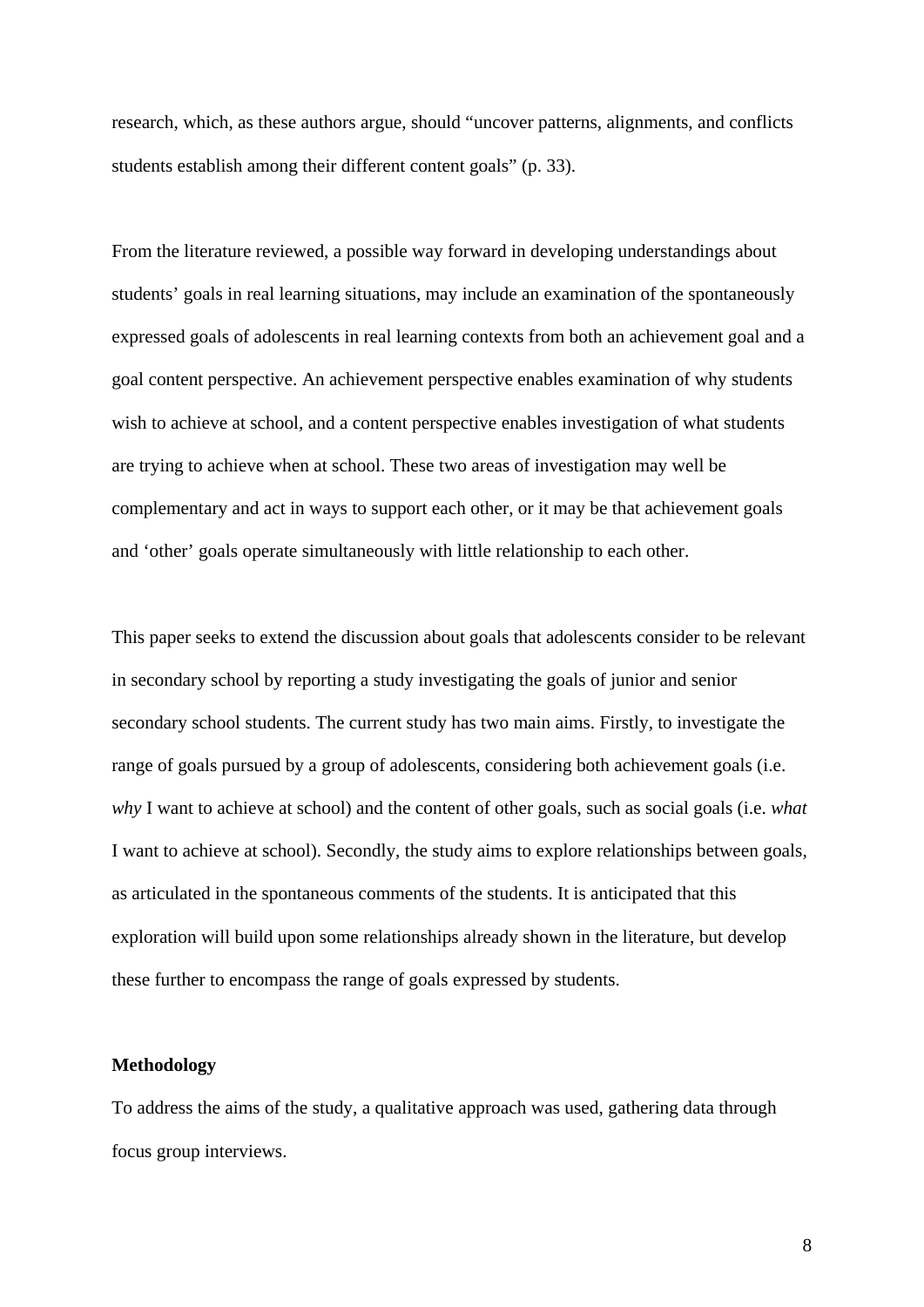# *Participants*

Participants were 29 student volunteers attending one of two secondary schools in low to middle income, ethnically diverse areas in metropolitan Western Australia. Twenty students (11 girls, 9 boys) were in their first year of high school (junior, ages 12-13) and nine students (5 girls, 4 boys) were in their final year (senior, ages 16-17). Focus group interviews lasting approximately 45 minutes were conducted with groups of 4-5 students. Interviews were conducted during school time and were audio taped with participants' consent.

## *Data collection*

*Focus group interviews*. Four focus groups were conducted with junior students and two with senior students. At the commencement of the interviews students were informed that the purpose of the interview was to discuss why they wanted to achieve academically at school and to talk about goals they had at school. Students were informed that people may have different ideas from each other and that all views would be treated respectfully by all group members. The interviews were designed to allow students the opportunity to speak freely and to explain the reasons behind their ideas.

*Interview activity*. The interviews involved both individual reflection and writing and group discussion. At the beginning of the focus group interviews students were asked to write their answers to the question "Why do you want to achieve at school?" on small cards. Students were informed that there were no right or wrong answers to this question and that they should write reasons that were important to them, and not be concerned about what others were writing. Students were not restricted in the number of reasons they could write, but were asked to write one idea on each card. The purpose of this activity, from the research perspective, was to capture individual's spontaneous responses to the question. When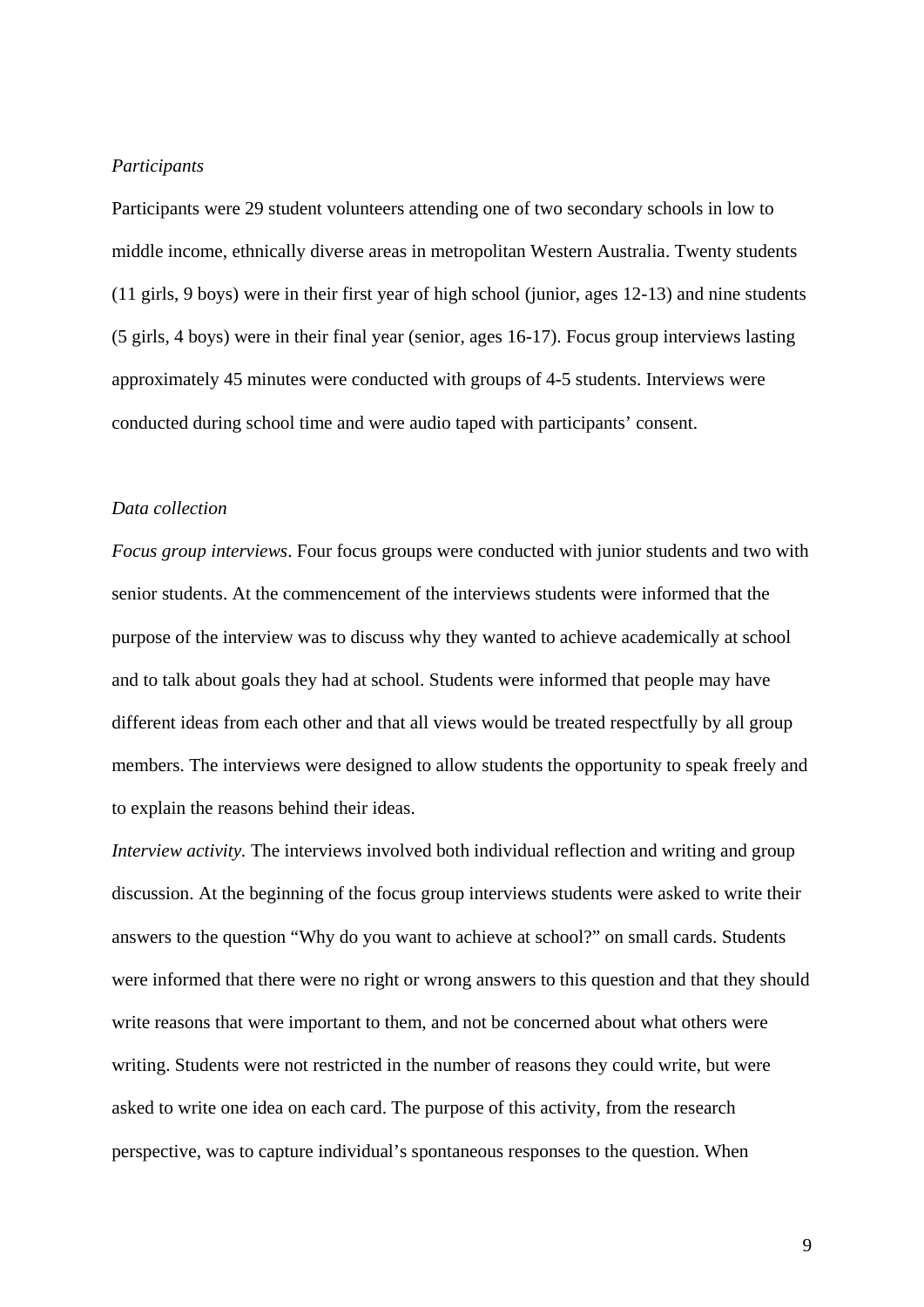students had finished their writing each student explained their responses. The purpose of this, from the research perspective was to enable ideas to develop further through discussion, and adding to the richness of the data. Where appropriate the interviewer used probes to prompt further discussion and explore common ideas. Next, students were asked to individually write down any other goals they wished to achieve at school. As before, these were shared in the group. Following this discussion students were asked to arrange their ideas in order of importance (from most important to least important) on the larger sheet of paper. Students then had the opportunity to explain relationships that existed between their ideas and why some ideas may be more important than others.

## *Data analysis*

To analyse the goals described in the focus group interviews a combined inductive and deductive approach was used. Using the broad groupings of achievement goals, future goals and social goals, three researchers coded approximately 50% of the data (two junior and one senior interview). Within each grouping, goals well established in the literature were identified (for example, mastery goals, relationships goals, etc) and those representing 'other' goals were identified for discussion. The researchers then met to confirm coding and discuss how to code 'other' goals. Through this process 'personal wellbeing goals' (specifically positive self-related goals, see Salmela-Aro & Nurmi, 1997) were identified and the coding system was revised and refined, for example, 'future goals' was further refined to include 'future extrinsic' and 'future intrinsic' goals. Goals were also allocated to one of two possible contexts, those being the immediate context of the school and the imagined context of the future. The goals and definitions agreed on are presented in Table 1. These codes were used for analysing the remaining data.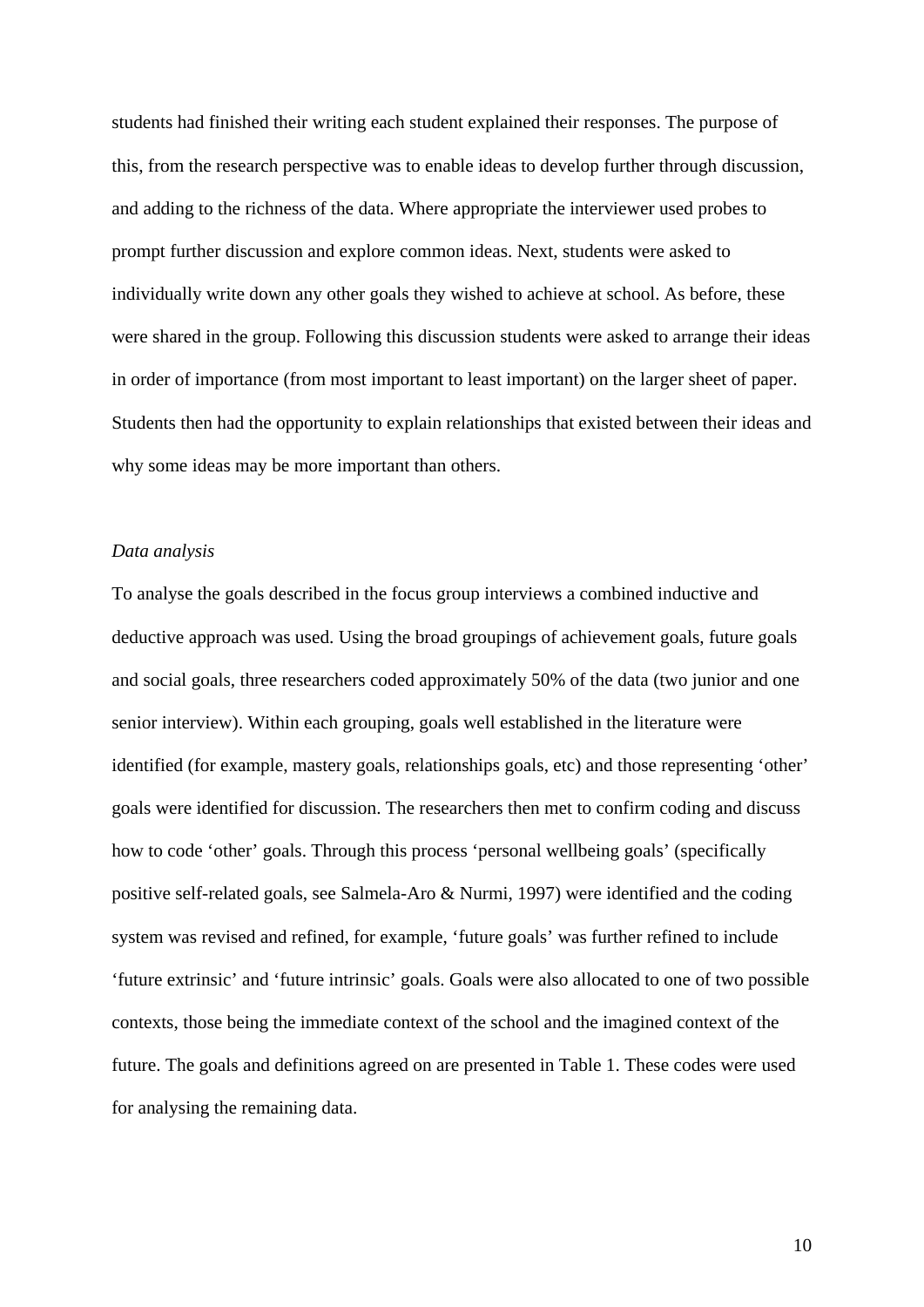# Table 1. Goal domains, goals and definitions

| Goal domain              | Goal                  | Definition                                                 |  |  |  |
|--------------------------|-----------------------|------------------------------------------------------------|--|--|--|
| Future goals             | Extrinsically         | Wanting to attain employment, have a particular career,    |  |  |  |
|                          | focused               | and/or gain university entrance. Desiring money,           |  |  |  |
|                          |                       | respect, materialistic possessions and/or recognition in   |  |  |  |
|                          |                       | the future (status).                                       |  |  |  |
|                          | Intrinsically focused | Wanting positive future wellbeing (happiness, success,     |  |  |  |
|                          |                       | relationships). Wanting to make a positive contribution    |  |  |  |
|                          |                       | to the world / society (altruistic).                       |  |  |  |
| Achievement              | Mastery               | Wanting to learn and to improve knowledge/skills           |  |  |  |
| goals                    | Performance (grade)   | Wanting to attain and/or maintain 'good' marks or          |  |  |  |
|                          |                       | grades                                                     |  |  |  |
|                          | Performance           | Wanting to demonstrate higher academic performance         |  |  |  |
|                          | (approach)            | than others                                                |  |  |  |
| Social goals             | Relationship          | Wanting to form positive and/or close inter-personal       |  |  |  |
|                          |                       | relationships with others                                  |  |  |  |
|                          | Approval              | Wanting to attain approval from parents and/or teachers    |  |  |  |
|                          | Welfare               | To assist others / to enhance the welfare of others in the |  |  |  |
|                          |                       | community                                                  |  |  |  |
| Personal wellbeing goals |                       | Wanting to enhance self-confidence, self-esteem, and to    |  |  |  |
|                          |                       | be happy. To enjoy school and have fun. To support         |  |  |  |
|                          |                       | emotional and physical wellbeing.                          |  |  |  |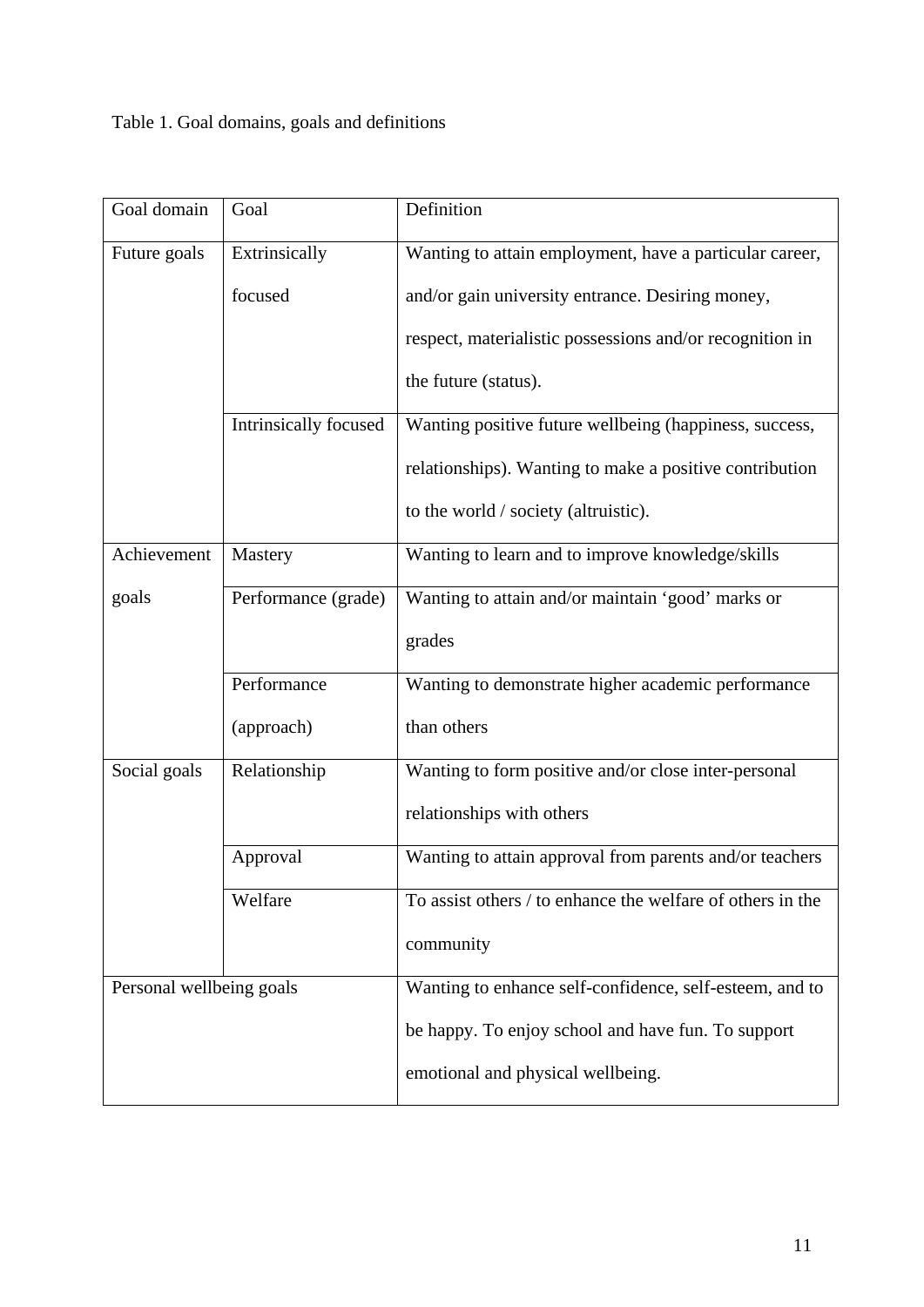#### *Interview activity*

Across the 29 students who participated in the focus groups, 190 statements (minimum 4, maximum 10, average 6.5) revealing *what* students wanted to achieve at school and *why* they wanted to achieve academically were given during the interview activity. These reasons were coded by two judges according to the goals and definitions agreed on previously. Initial interrater reliability was 91%, with disagreements being the result of brevity of student answers (for example, "parents", "sport"). This was resolved by agreement to exclude ambiguous responses, which left 174 responses coded. The final inter-rater agreement was 96%. The responses were then organised in two tables, the first focusing on the student (showing coding per student), and the second focusing on goals (showing the frequency of codes and number of students coded for each goal). It was important that this second table include both frequency and number of students, as students were able to give multiple statements in the activity, which meant that some students had, for example, 'Future – extrinsic' coded more than once.

#### *Focus group interviews.*

Because the aim of the research was to investigate the goals described by students and the possible relationships between goals, goal related statements and accompanying explanation(s) were considered the most appropriate unit of analysis for the interview transcripts. Goal related statements included both what students wanted to achieve and why students wanted to achieve academically. These were identified by one researcher. These statements and explanations were sometimes brief but on other occasions required a longer text extract to fully describe the idea(s). As the research also investigated associations between goals, lengthier extracts of text were needed to capture possible relationships and to retain the integrity of the text. Two researchers coded the interview goal related statements.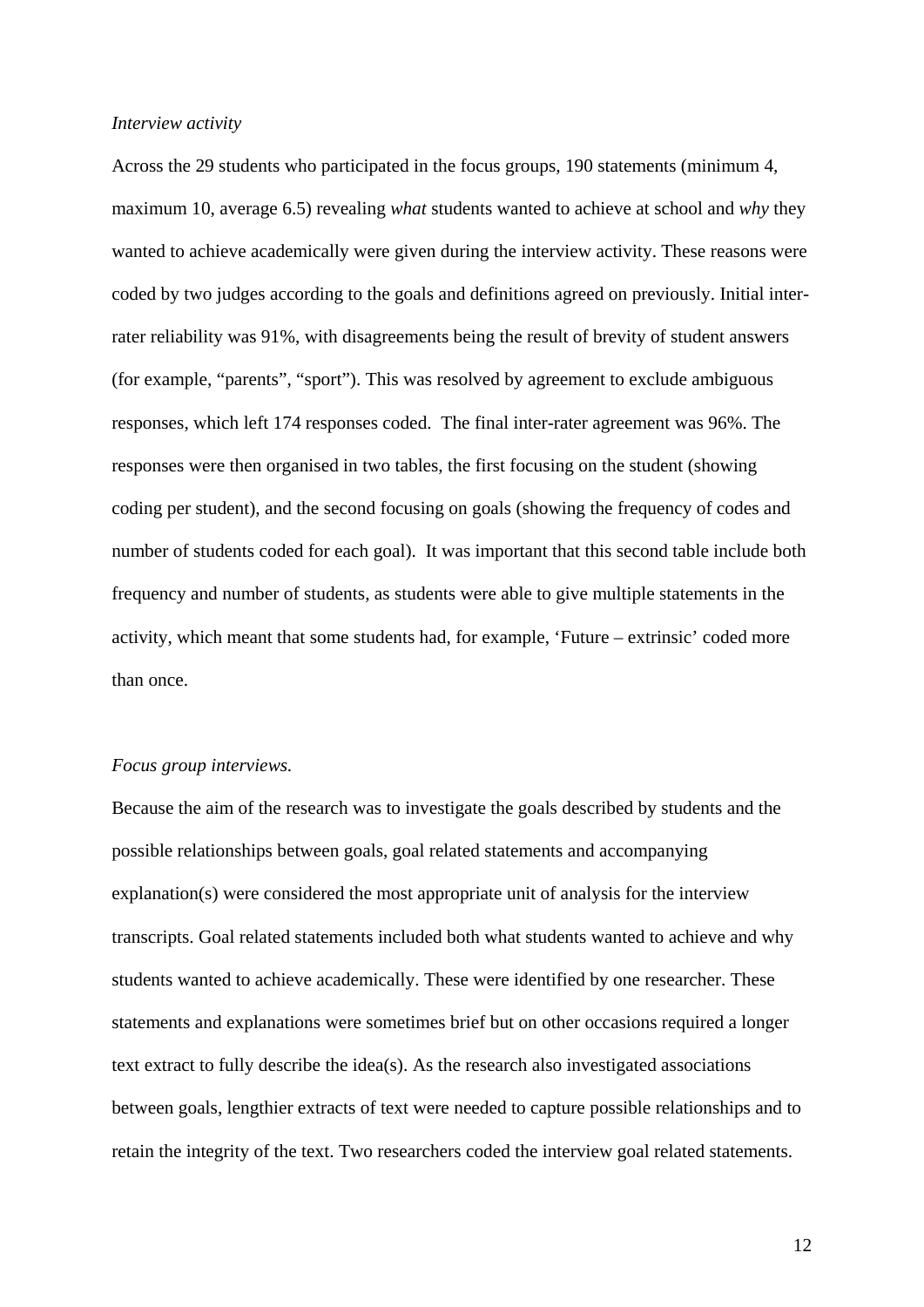Statements were double coded where more than one goal was indicated in the text. Relationships were identified when students described how achievement of particular goals would assist achievement of other goals. Coders showed relationships between goals by placing an arrow between codes. A total of 60 text extracts were coded, with initial inter-rater reliability of 85%. Disagreements occurred where comments were ambiguous, but agreement was reached after discussion between researchers. Following the coding, a frequency chart of goal associations was developed (for example, future-extrinsic and performance goals) to reveal those goal associations that were most commonly associated in the interview transcripts. The frequency chart also included the number of students who described each goal association.

## **Results**

*What goals do adolescents pursue at school and why do they want to achieve?* At the commencement of the interview students were asked to write and then discuss why they wanted to achieve academically at school. Next, students were asked to write and discuss other 'things' they wished to achieve at school. Both the interview transcripts and the interview activity revealed that there were a range of goals that adolescents pursue at school, some directly related to academic achievement and others related to the future and social and emotional aspects of school life. These goals expressed were focused on four main domains, namely, future goals, achievement goals, social goals and personal wellbeing goals. Table 2 shows the goal domains, specific goals and number of students (N and %) who articulated each.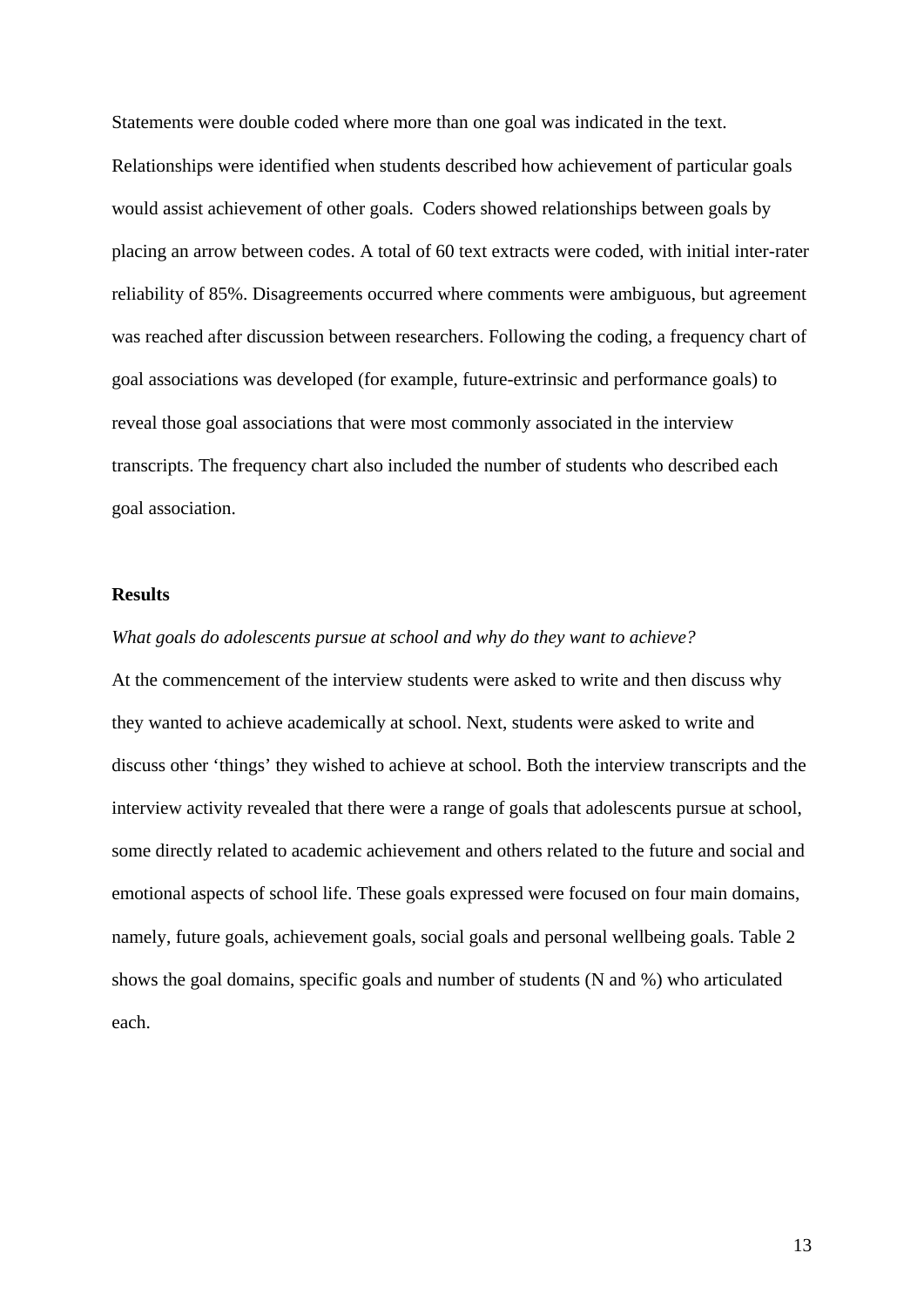Table 2. Goal domains, goals and case frequencies

| Goal domain | # students | % students | Specific goal       | # students | % students |
|-------------|------------|------------|---------------------|------------|------------|
| Future      | 29         | 100%       | Future extrinsic    | 29         | 100%       |
|             |            |            | Future intrinsic    | 13         | 45%        |
| Achievement | 16         | 55%        | Mastery             | 6          | 21%        |
|             |            |            | Performance – grade | 8          | 27%        |
|             |            |            | Performance         | 3          | 10%        |
|             |            |            | approach            |            |            |
| Social      | 28         | 96%        | Relationship        | 27         | 93%        |
|             |            |            | Approval            | 13         | 45%        |
|             |            |            | Welfare             | 6          | 21%        |
| Personal    | 22         | 76%        |                     |            |            |
| wellbeing   |            |            |                     |            |            |

A notable finding was that for these students, explaining *why* they wanted to achieve academically gave rise to discussion of other goals that were important at school. For example, students wanted to achieve at school so they would have a successful future and make their parents happy. Due to achievement goals being intertwined with other goals at school, the analysis did not separate the achievement goals from other goals, but rather considered them as a part of the range of goals articulated by students.

# Future goals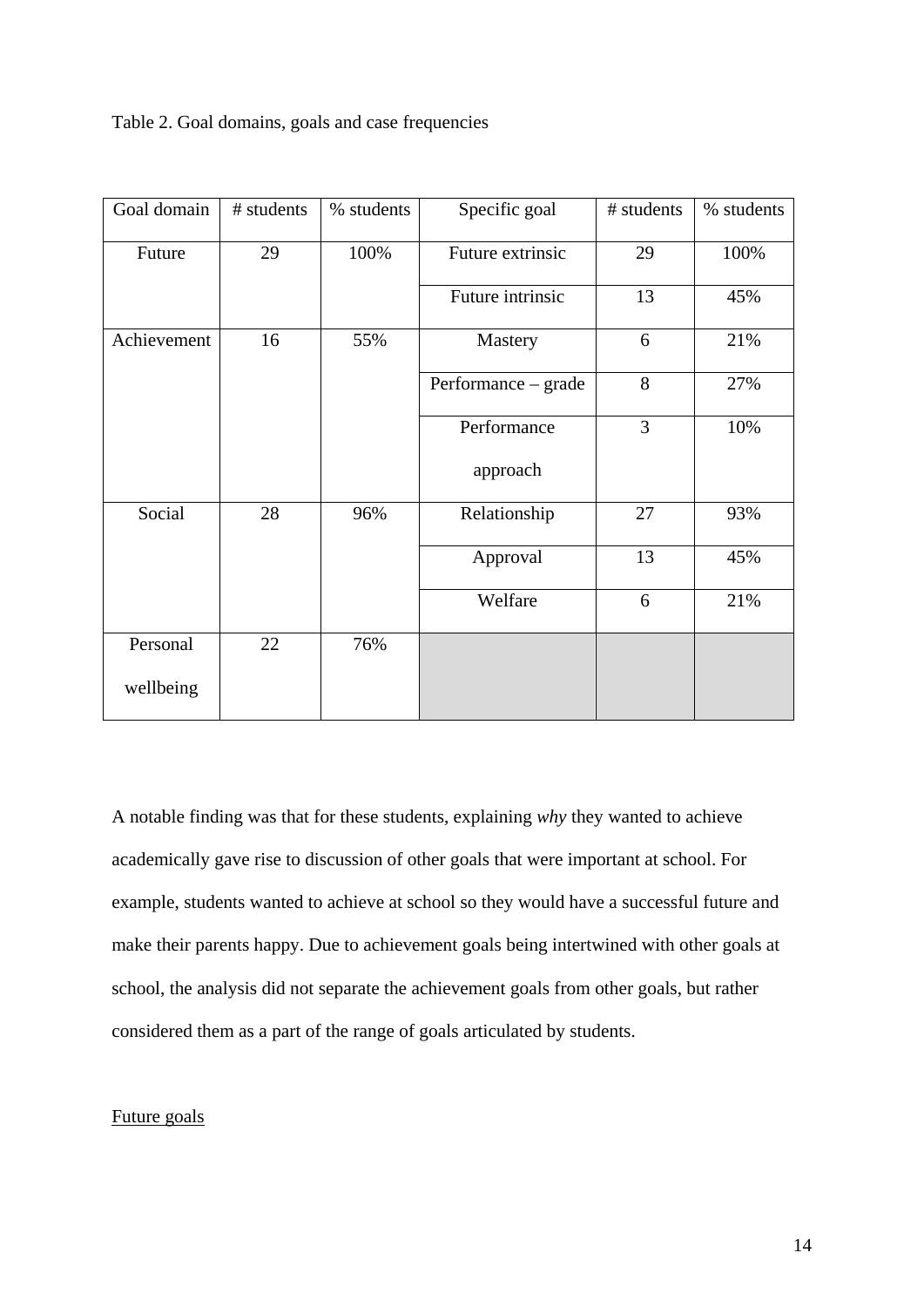All students participating in this study (N=29) expressed the view that achievement at school was necessary to achieve future extrinsic goals. These included *"to get a good job"* (AS21, BJ27, AJ32, AJ66), *"being able to financially support myself"* (AS05), *"so I can get a good job and some money"* (AJ40) and *"to get into university"* (BJ37, BJ04, BJ35, BJ16). Students (N=13) also expressed the view that achieving at school was necessary to fulfil future intrinsic goals, such as feeling happy and successful in later life. *"I want to have a greater understanding of the world… to be happy in my life and successful doing something I love"* (AS21). *"I want to achieve at school because I want to enjoy being an adult rather than worrying about my education"* (BJ17). Some students also aspired to fulfil altruistic type goals such as *"I want to make an impact on the world"* (AS27). This data clearly illustrates the importance of future goals for both junior and senior students.

# Achievement goals

While the initial question asked of the students assumed that they did want to achieve at school (and data collected in the earlier study supported this assumption), eight students specifically described their desire to demonstrate academic performance through obtaining *"good grades"* and/or "*high marks".* These comments support endorsement of performance (grade) goals which do not include social comparison. Six students described mastery goals. For example, *"I want to learn new things"* (AJ26) and *"have a broader mind filled with knowledge and different points of view"* (AJ71). Students also referred to improving in particular subjects and *"learning as much as I can"* (AJ41), which may also be considered as 'personal best' goal. Only three students described their desire to outperform their classmates and perhaps not surprisingly, these students were all in their senior year, about to sit their final school examinations which would determine their career opportunities in the following years. The possibility that social comparison and competition emanated from the school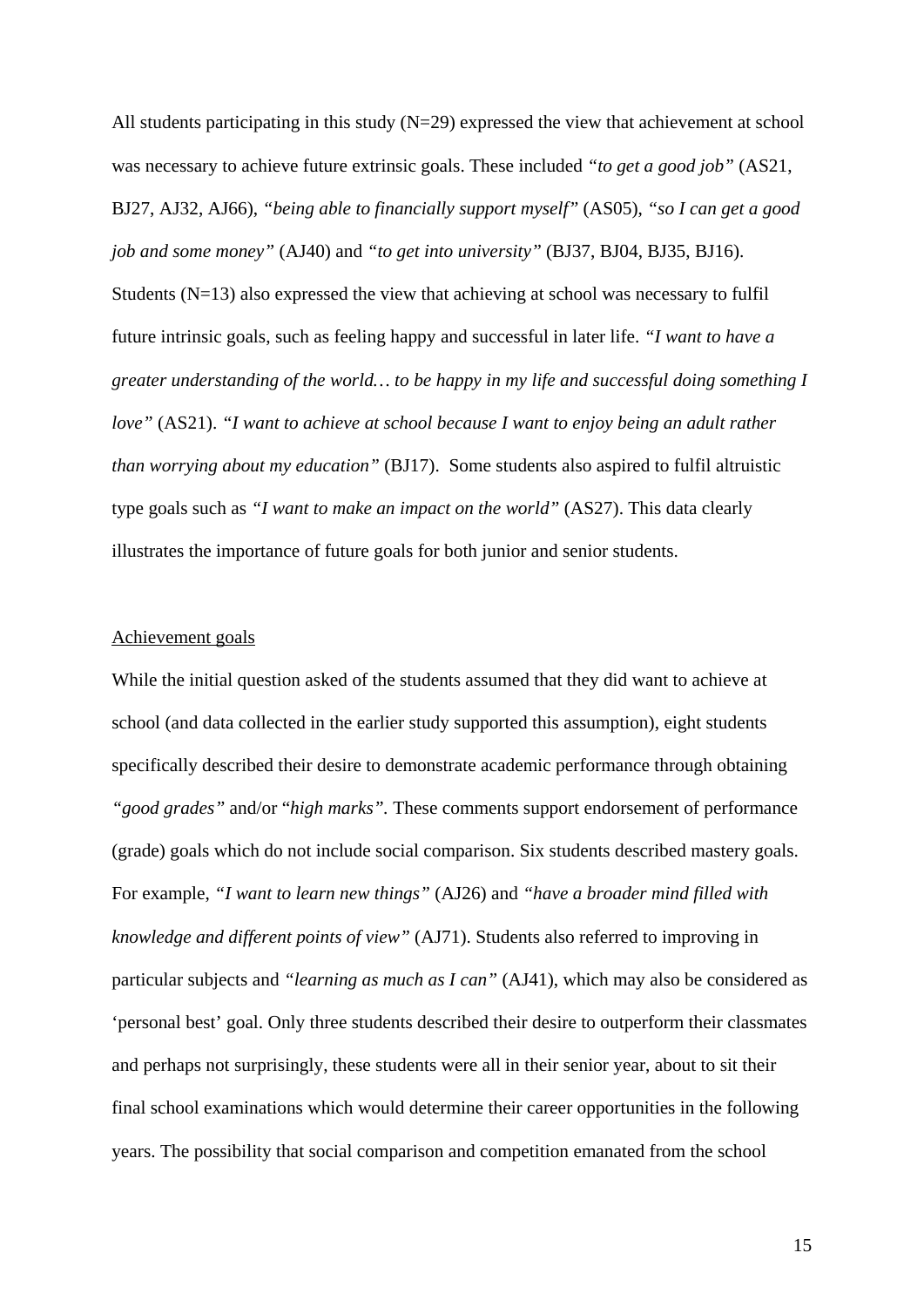context was acknowledged by a student, *"teachers tell you to be competitive, and you know, in life, that's what it's about. Teachers do encourage it"* (AS40).

### Social goals

Social relationship goals were overwhelmingly supported with 27 students expressing the view that while at school they wanted to develop social relationships and, for example, *"make good friends"* (AJ64, AJ31, AJ36) and *"make good relationships that will stay with me throughout my life"* (AS21). Some junior students also noted that it was important to develop good relationships with teachers, for example, *"get on well with the teachers so they don't make it harder to go through high school"* (BJ27).

Thirteen students commented that it was important to obtain approval from others including parents and teachers and made statements like *"I really want my parents and my family to be proud of me"* (AS23) and *"I want to be respected by the teachers … I want them to think that I'm okay*" (AJ36). Older students also desired approval from younger students and stated the wish to *"be a role model to younger students"* (AS40).

Six students shared the view that while at school they were also interested in the welfare of others and wished to do well so they could help others both at school and in the future. In addition, some senior students mentioned that they wished to *"make a difference for others in the school"* (AS30), *"promote respect/love"* (AS27) and assist in *"uniting everyone as a community"* (AS26). Interestingly, all the students expressing this view were students in their final years of schooling. This suggests that there may be a developmental link between pursuit of social welfare goals and/or that there may have been particular contextual triggers that had begun students thinking in this way. For example, some students spoke of taking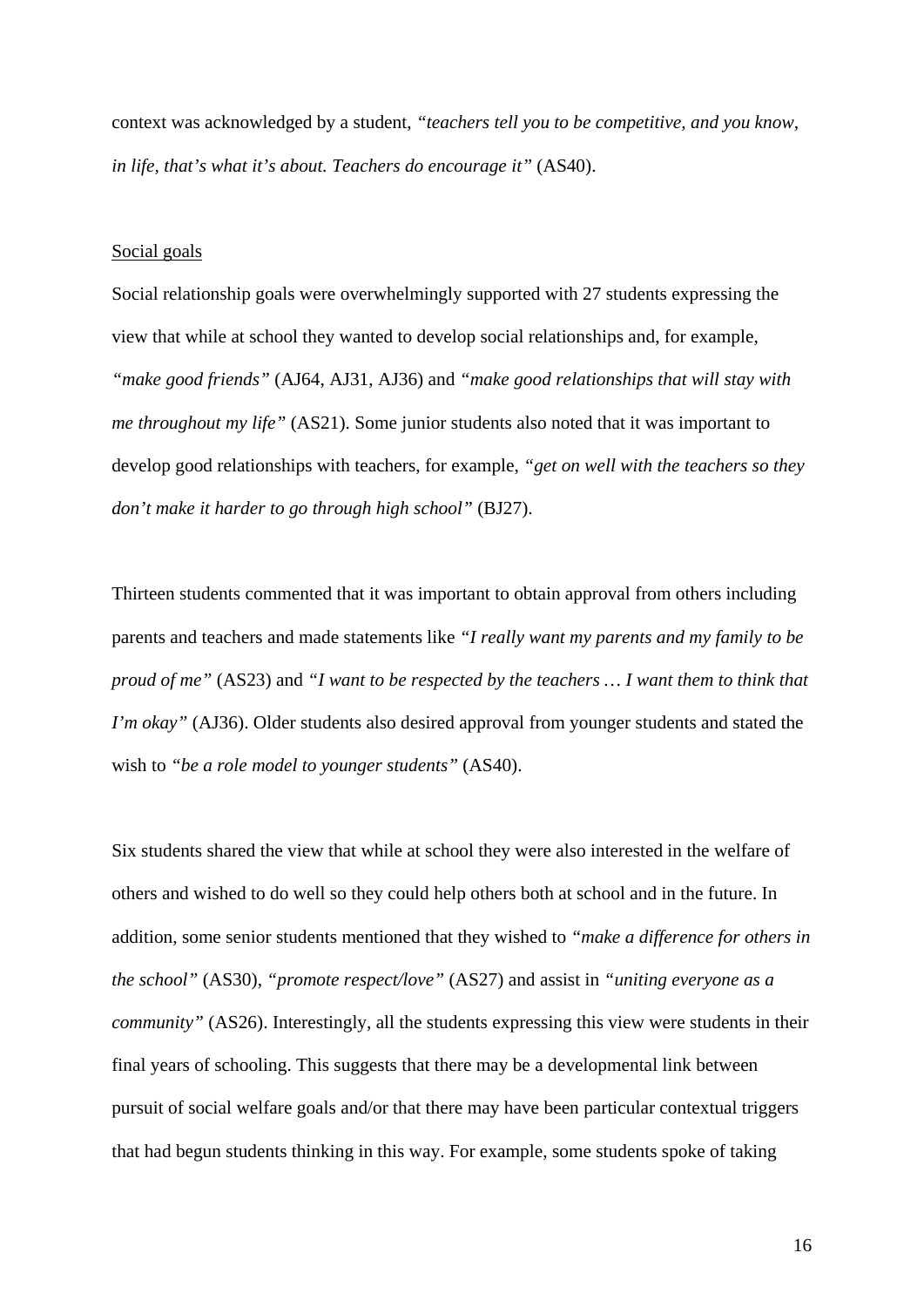leadership roles in the school and discussed how they wanted to assist younger students and help make the school a great place for all students to be. In this sense, pursuit of social welfare goals seems to have been promoted in that school.

The social goals expressed by these groups of junior and senior students highlight the importance of social goals for adolescents at school. Furthermore, for some students the social dimensions of school underpinned other dimensions, whereby support from friends was perceived to have a positive impact on academic achievement and sense of personal wellbeing. The salience of social goals is discussed further in the next section.

# Personal wellbeing goals

Twenty-two students made comments revealing that personal wellbeing was important to them at school. Junior students spoke of the importance of *"feeling safe"* (AJ64) at school, and others wished to *"not be under a lot of stress"* (AJ21). Older students mentioned wanting to develop confidence and positive self-esteem (*"I want to have good self-esteem. I want to be confident, successful and happy" -* AS28). Students spoke of their own satisfaction at school.

*"My own satisfaction is important because not only do you do well, but you beat your own goals and you feel better about it and you know that you can keep doing better and better at it and it helps you have a purpose, so you know where you go so it kind of builds up a goal"* (AS40).

A majority of students discussed how important it was that school be fun because enjoying learning meant they learnt more and having fun helped them feel relaxed in the school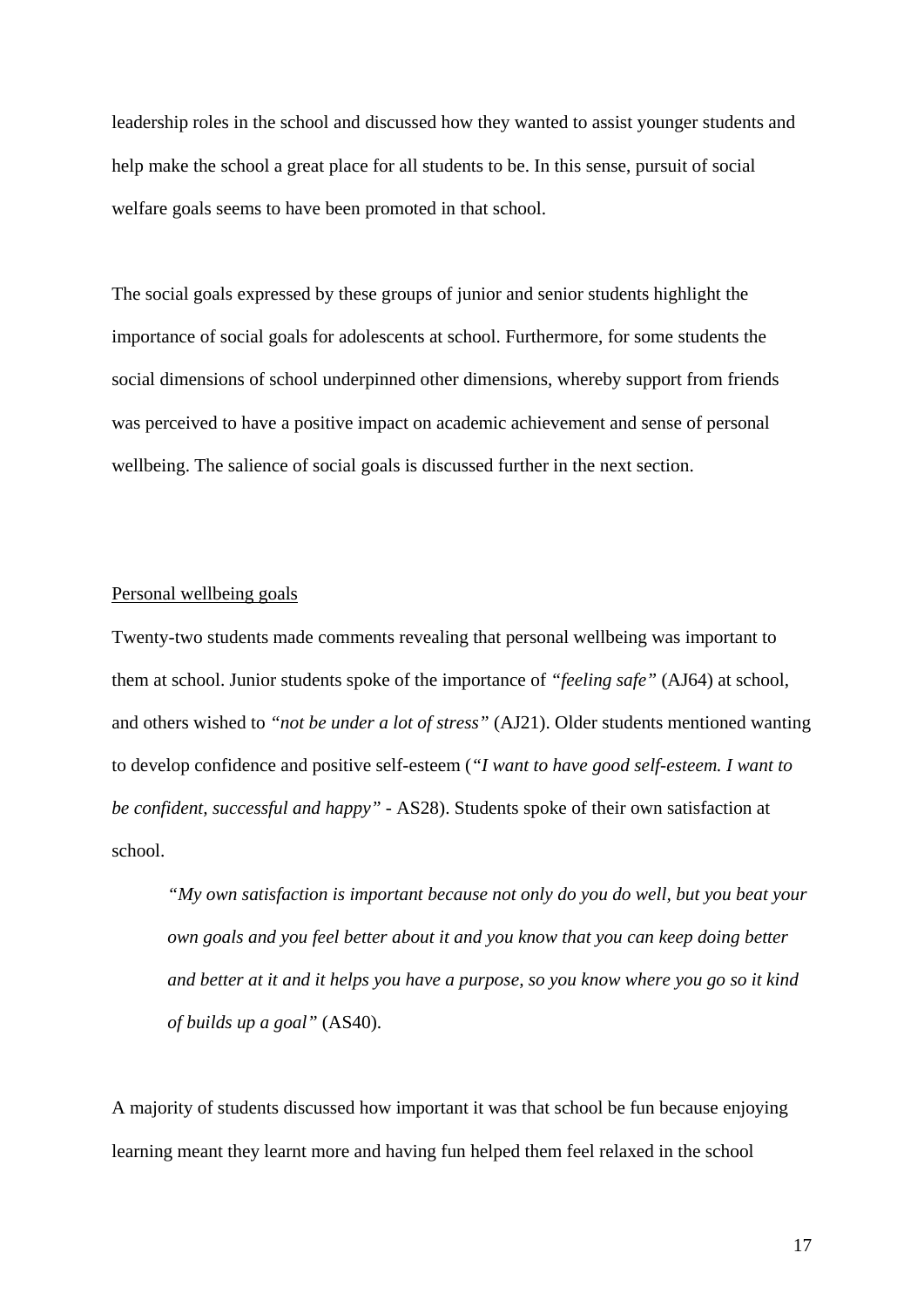environment. In addition, some students saw their involvement in school sport programmes as critical to keeping fit, having fun, developing team skills and motivation – all which contributed to a positive wellbeing.

#### *Are these goals related? If so, how?*

During the focus group interviews students elaborated on their stated goals and explained why they were important. In doing so, however, students explained how some goals were related to others. Interestingly, out of 60 coded text units from the interviews, only 5 described single goals. Essentially, students spoke of multiple goals which supported or were intertwined with each other.

Four main domains of goals were described, those being goals that related to the future, to academic achievement, to social dimensions of school life, and to personal wellbeing. Relationships between those domains were described by students when they stated that achievement of one goal would lead to achievement /or enable progress toward, another goal(s). Figure 1 shows the relationships and arrows are used to show the relationships between goals domains, where indicated in students' comments.



Figure 1. Relationships between goal domains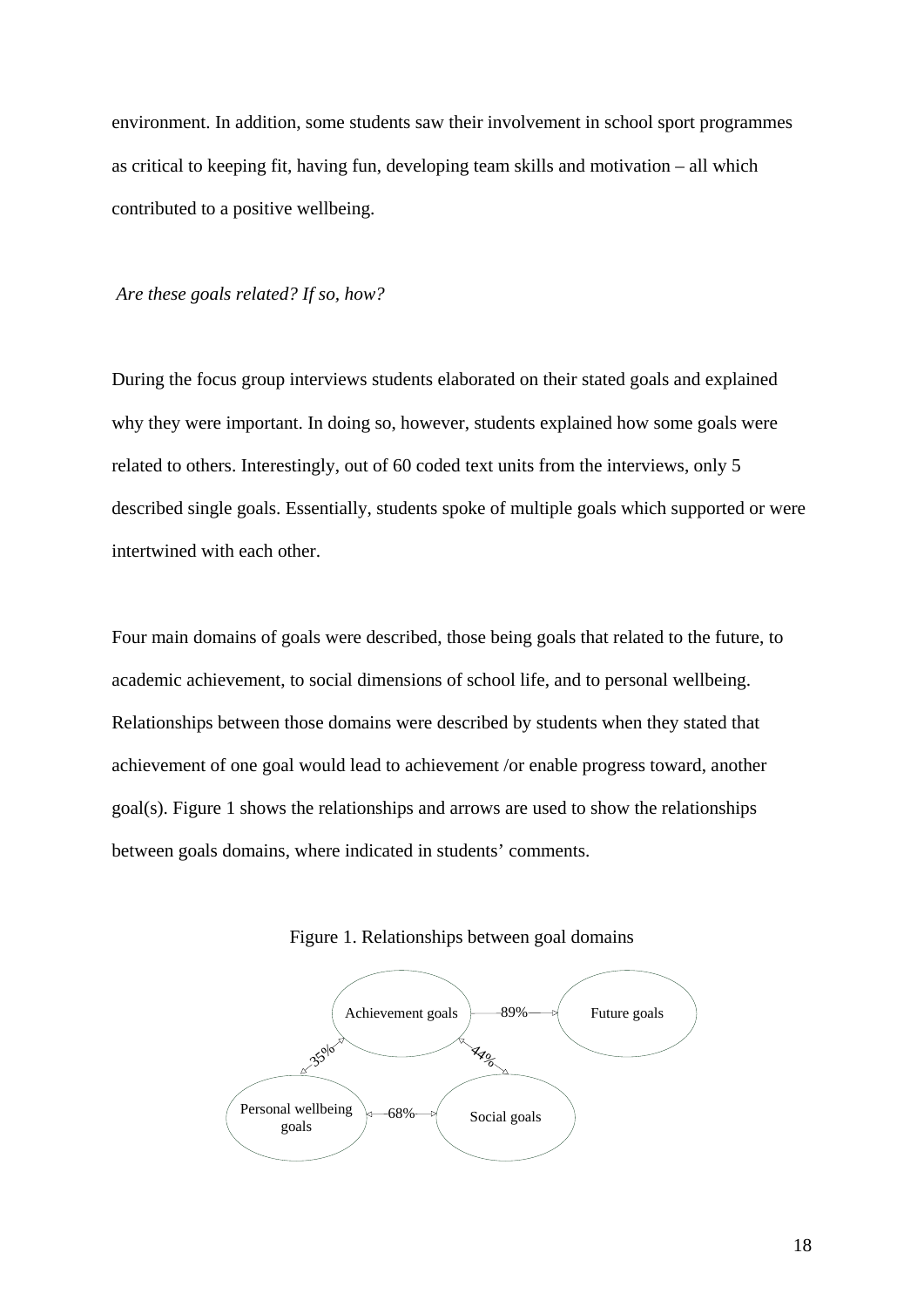Within these four domains there were more specifically articulated relationships. The four most commonly reported relationships existed between future (extrinsic) and achievement (performance-grade) goals (N=26, 89%), personal wellbeing and social (relationship) goals (N=20, 68%), achievement (performance-grade) and social (approval) goals (N=13, 44%), achievement (performance-grade) and personal wellbeing goals (N=10, 35%). Less frequently, but still reported relationships existed between future (extrinsic) and personal wellbeing goals  $(N=4, 13%)$  and future (extrinsic) and social (approval) goals  $(N=5, 17%)$ . The four most frequently articulated goal relationships are discussed below.

# Future goals and achievement goals

For twenty-six (89%) students, achievement (performance-grade) goals were critical to achievement of future (extrinsic) goals. This relationship was illustrated through comments where students spoke of wanting to obtain good grades to get a good job and/or gain university entrance.

*"Because having like good grades you have like a wider choice of what you want to be in the future and get into uni and get a good job." (AJ27)*

*"So basically the next step after schooling is the workforce and that's what we need to do - to prepare ourselves, to achieve well and get good grades at school - that's the next step, to prepare ourselves for the workforce." (AS05)*

*" I would like to achieve at school and get good grades so that I can get a good job and earn some money. 'Cause I'm trying to get a good job to get lots of money so I*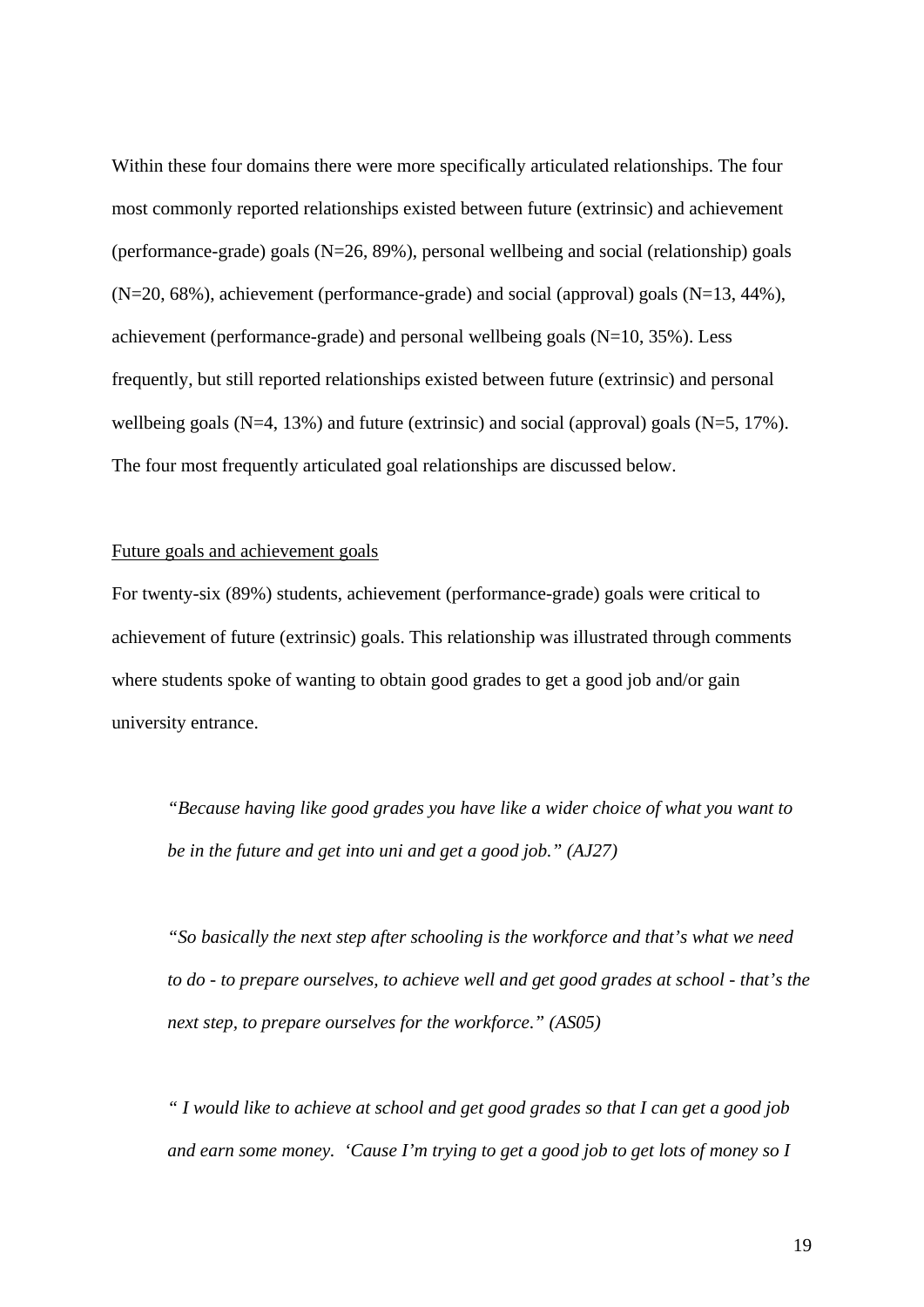*can hopefully become a professional soccer player, because that's my dream, I want to get to the World Cup or something and my Mum's saying that I have to get a good job before that so that I can get the money to travel and stuff … I have to get good grades to hopefully be accepted." (AJ40)*

Achievement (performance-grade) goals were also related to future (intrinsic) goals for some students.

*"The reason I want to get good grades is to eventually help make a difference in the world, so if I can do a little bit now then I feel good about it and it motivates me to still study hard to get that degree to make a difference."* (AS23)

Furthermore, for some students the relationship between goals went beyond these two domains to include wellbeing goals.

*"I think grades are really important because they'll definitely help in the future with what you want to become. And also when you do achieve good grades and you are a good student at school, you wouldn't be under a lot of stress." (AJ65)*

*"I want to achieve at school because I want have a good education to get a good job, and to earn money … achieving at school would make me feel stronger, to feel like better and to do things that other people might not be able to do." (BJ22)*

The comments made by students show that there is a strong relationship between immediate achievement goals and their envisioned future. This relationship also appeared to be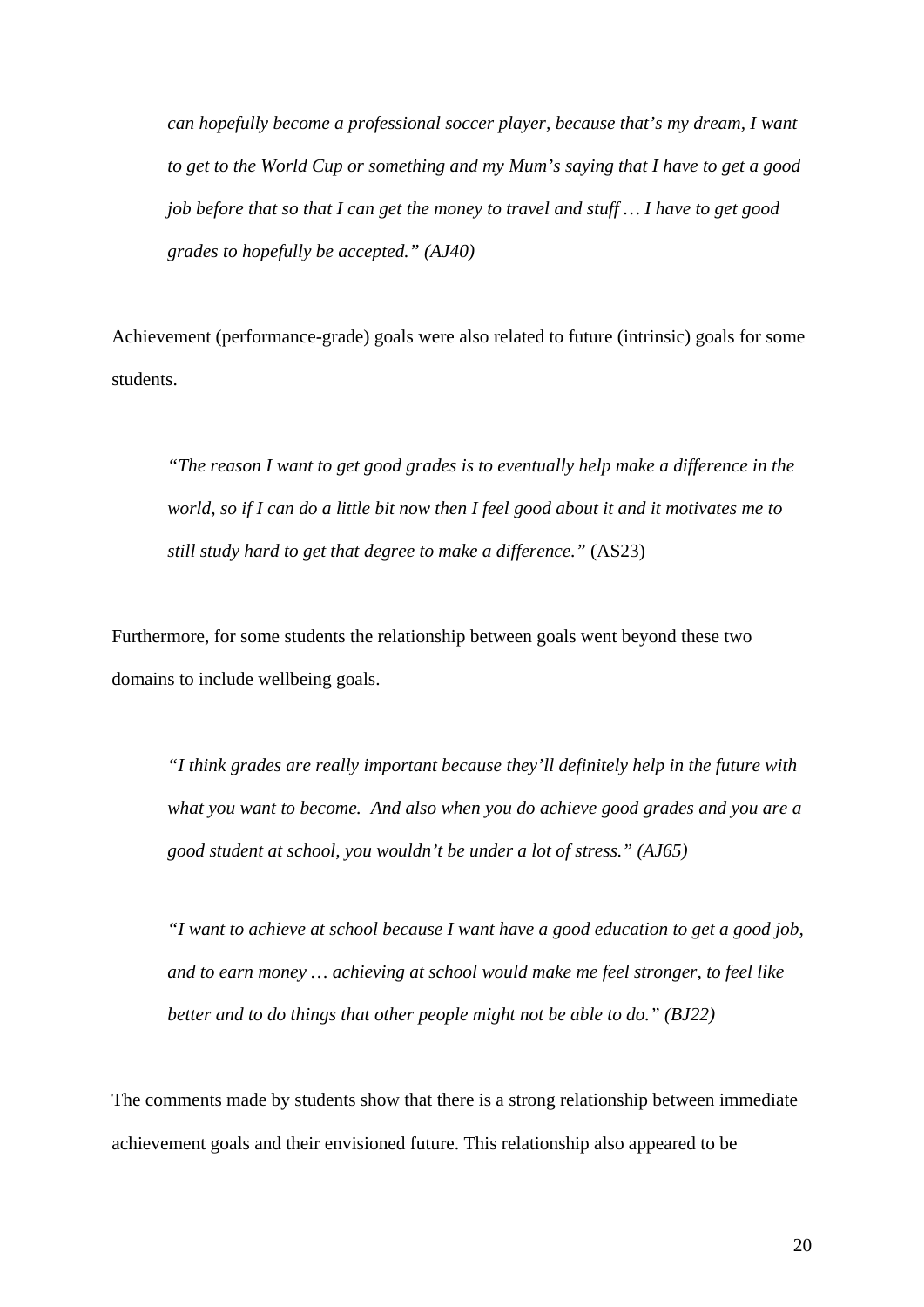directional, that is, successful pursuit of achievement goals would enable future goals to be realised. While it could be argued that future goals provide direction for achievement goals, this data shows achievement goals leading to future goals. This is therefore represented by the uni-directional arrow in Figure 1.

### Achievement goals and social goals

Students (N=13, 44%) also associated achievement (performance-grade) goals with social (relationship) goals. Academic grades were important for social relationships and vice versa.

*"If you have your friends to start off then you can work really well and get really good grades in year 12." (BJ16)*

*"If you have a good group of friends that support you in whatever you do then you're more likely to achieve better and get much better grades when you have that support around you." (AS26)*

*"I really want to get good grades so then I can stay in classes with my friends … good friends help you get good grades." (AJ27)*

These responses show a two-way relationship between achievement and social goals. On the one hand, supportive friendships were seen to help attainment of 'good grades' and also maintaining 'good grades' provided opportunities to work in a socially supportive environment. As there may be a reciprocal relationship between these goals, Figure 1 reflects this with a bi-directional arrow.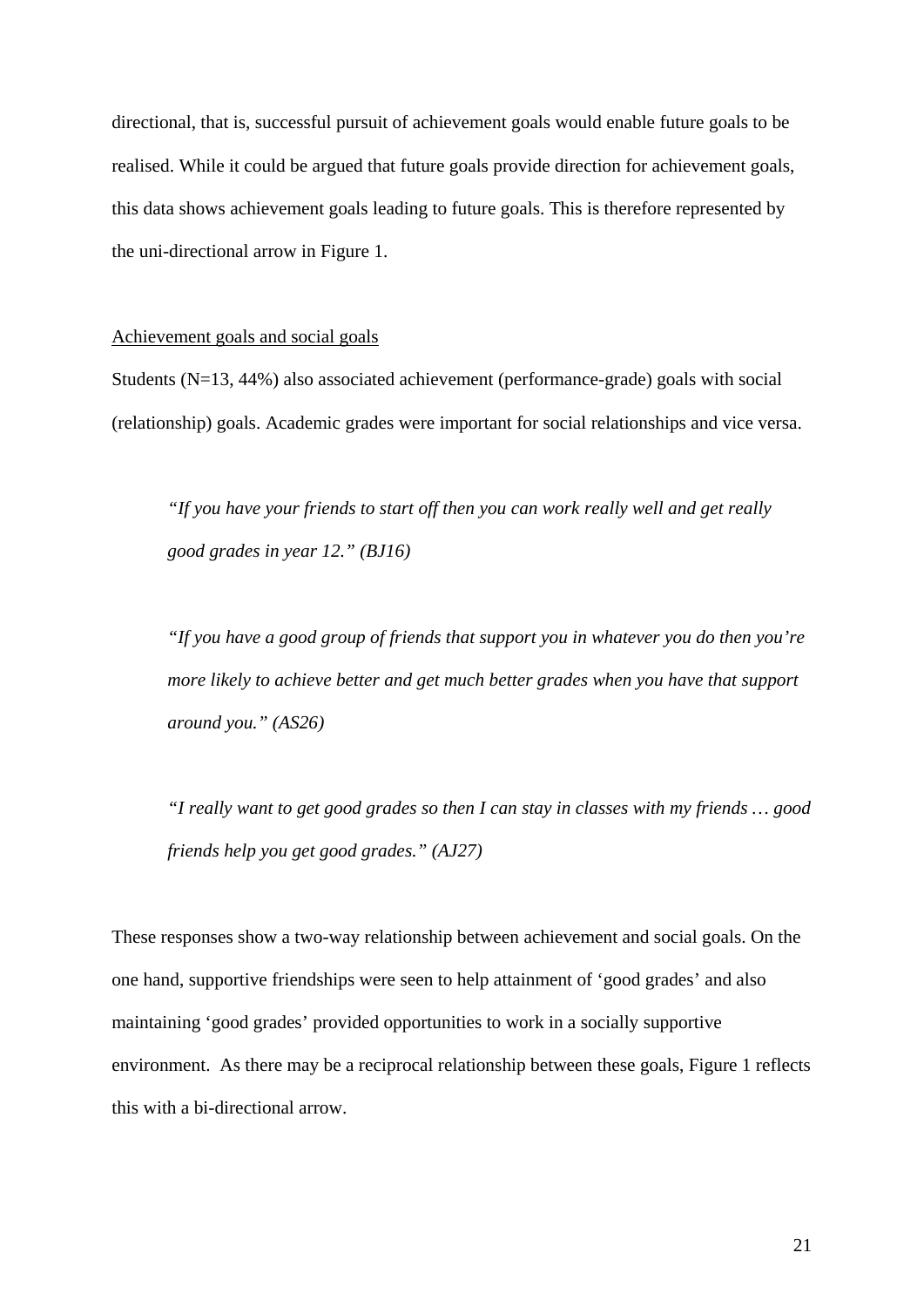Achievement (performance-grade) goals were also related to social (approval) goals, via future goals.

*"I want to get good grades so I can make my parents proud … because I want to be in the filming business, I want to get into that sort of thing, it's not just because of the money but it's just what I like and I want to make my parents proud and stuff so they can say "Aw, did you see that film you made, it was brilliant, like 5 stars and everything" – that would be nice … I just want to make my parents proud … every kid wants that." (AJ66)*

Comments such as this highlight the complexity of goals, as students' interrelated goals move across two and even three domains.

## Achievement goals and personal wellbeing goals

Demonstrating academic achievement (performance-grade goals) was also important for students' personal wellbeing.

*"I just want to get good grades and do well … just for the self-satisfaction, and just to feel complete in myself that I've done something good and worked hard for it." (AJ36)*

*"School is more enjoyable when you are like achieving good results and also … sometimes I find myself that like, sometimes having fun and enjoying yourself helps with getting high marks, you know, it makes you feel good about yourself and you're a bit more relaxed and that helps you learn." (AJ32)*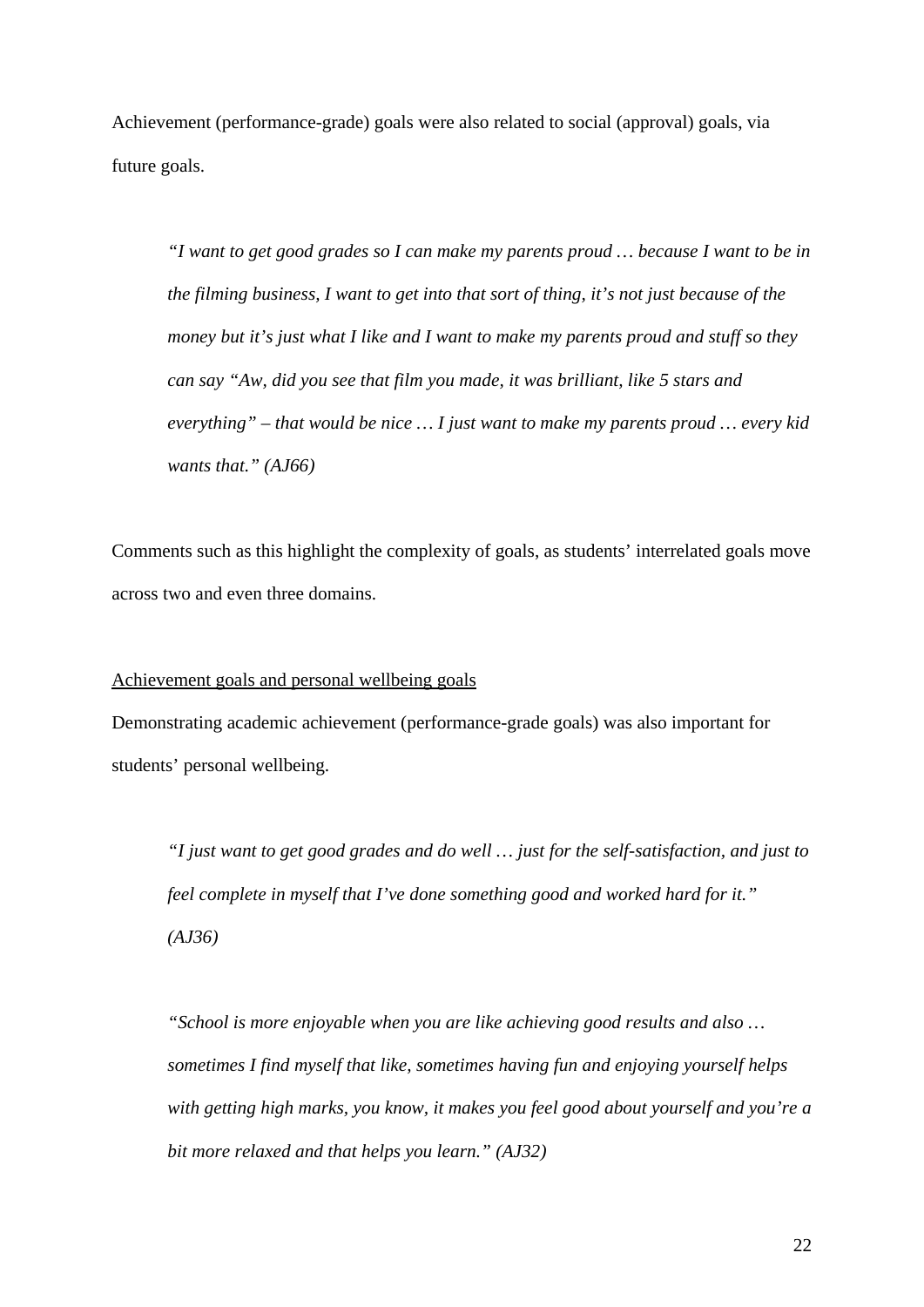*"When you get good marks you feel less stressed, you know, you can relax and take the pressure off." (AS26)*

Both junior and senior students in the two schools noted the importance of personal wellbeing not only as a goal in its own right, but as interrelated with other goals. Personal wellbeing appeared to underpin other dimensions of schooling and students recognised that feeling positive about oneself enabled relationships to develop and achievement to come more easily. The relationship between these goals, as indicated in the data, is also bi-directional, as shown in Figure 1.

# Personal wellbeing and social goals

Similarly, a bi-directional relationship was shown between personal wellbeing and social goals. Students expressed the view that when their wellbeing was strong, they were in a better position to develop and maintain relationships with others. Conversely, having difficulties with social relationships could have a negative impact on sense of wellbeing and even achievement.

*"Let's say you've got no friends, it kind of brings down your self-esteem, you've got no motivation to do school because you're not very happy either … so you're not doing well and not wanting to achieve any more." (AS40)*

*"I think that without friends in class and stuff like it would get really boring … work would be boring, but with friends you can talk with them … it helps you get less bored and learning is more fun which means you achieve more and feel happier at school."*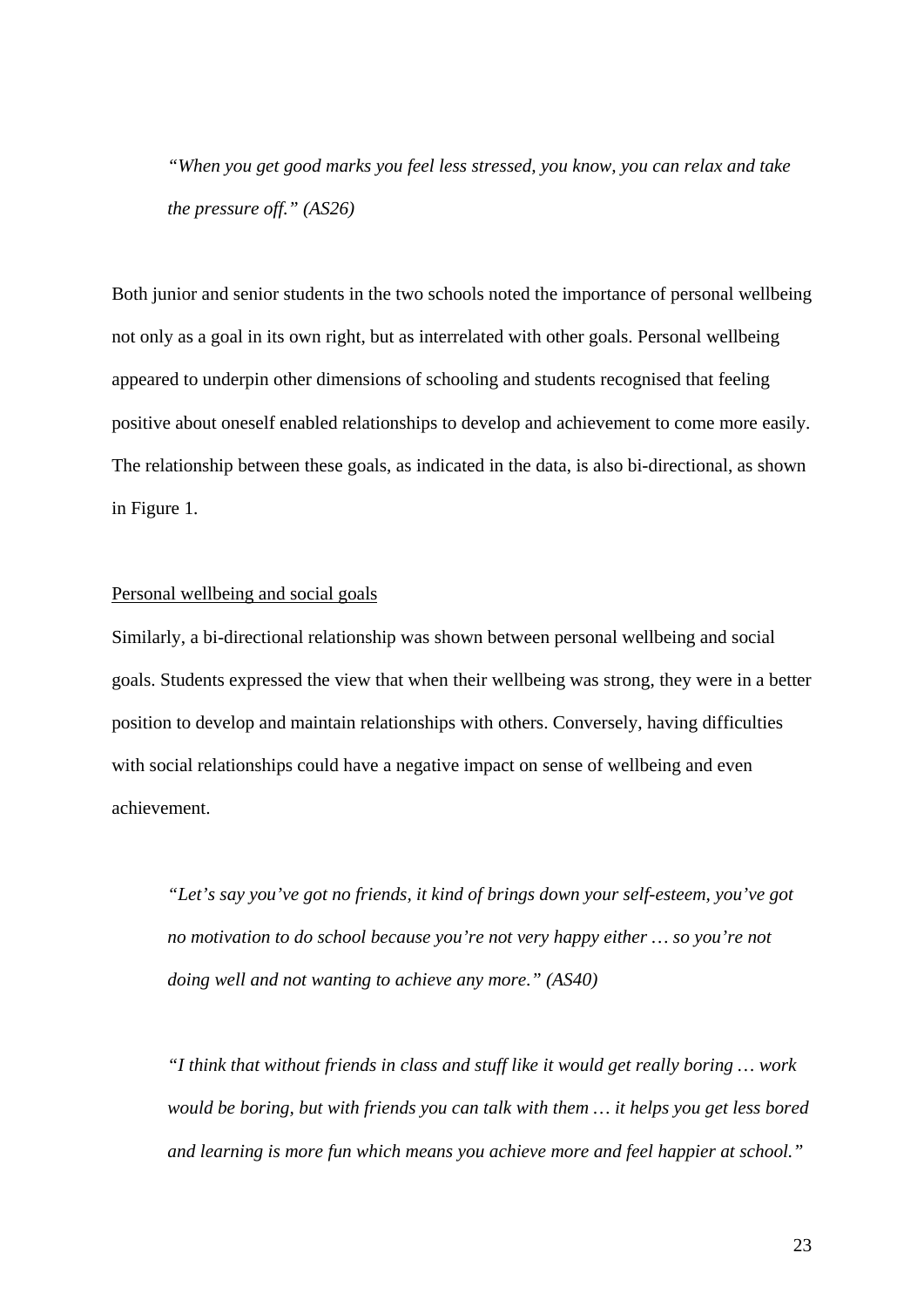#### *(BJ27)*

Again, these comments illustrate the interaction between goals across more than one domain as achievement is referred to in the explanations.

In sum, the results presented in this section highlight that students' motivation in learning contexts is influenced by future goals, achievement goals, social goals and personal wellbeing goals. Between these four goal domains relationships exist across two and even three domains. These findings emphasise the complex associations between goals.

#### **Discussion**

This study raises a number of important issues regarding the multiple goals of adolescents and how these are related to influence motivation and achievement. Firstly, this study makes a case for considering the content of adolescents' goals, i.e. *what* goals students are trying to achieve at school (Wentzel, 2000), as well as achievement goals, i.e. *why* students want to achieve at school (Ames, 1992a), to provide a more complete picture of how goals operate for students. As argued by Boekaerts (2006), "achievement goals are but a fraction of the goals that students bring to the classroom and that these goals are not isolated driving forces in the classroom" (p. 34). Researchers are beginning to look beyond achievement goals to further understand students' motivation (see for example, Nieswandt & Shanahan, 2008; Urdan & Mestas, 2006), yet there is more important research to be done in this field. In terms of development of goal theory, the spontaneously articulated comments from students in this study highlight the relevance of future, social and wellbeing goals in their motivation at school. Research regarding future goals is emerging in the literature, but more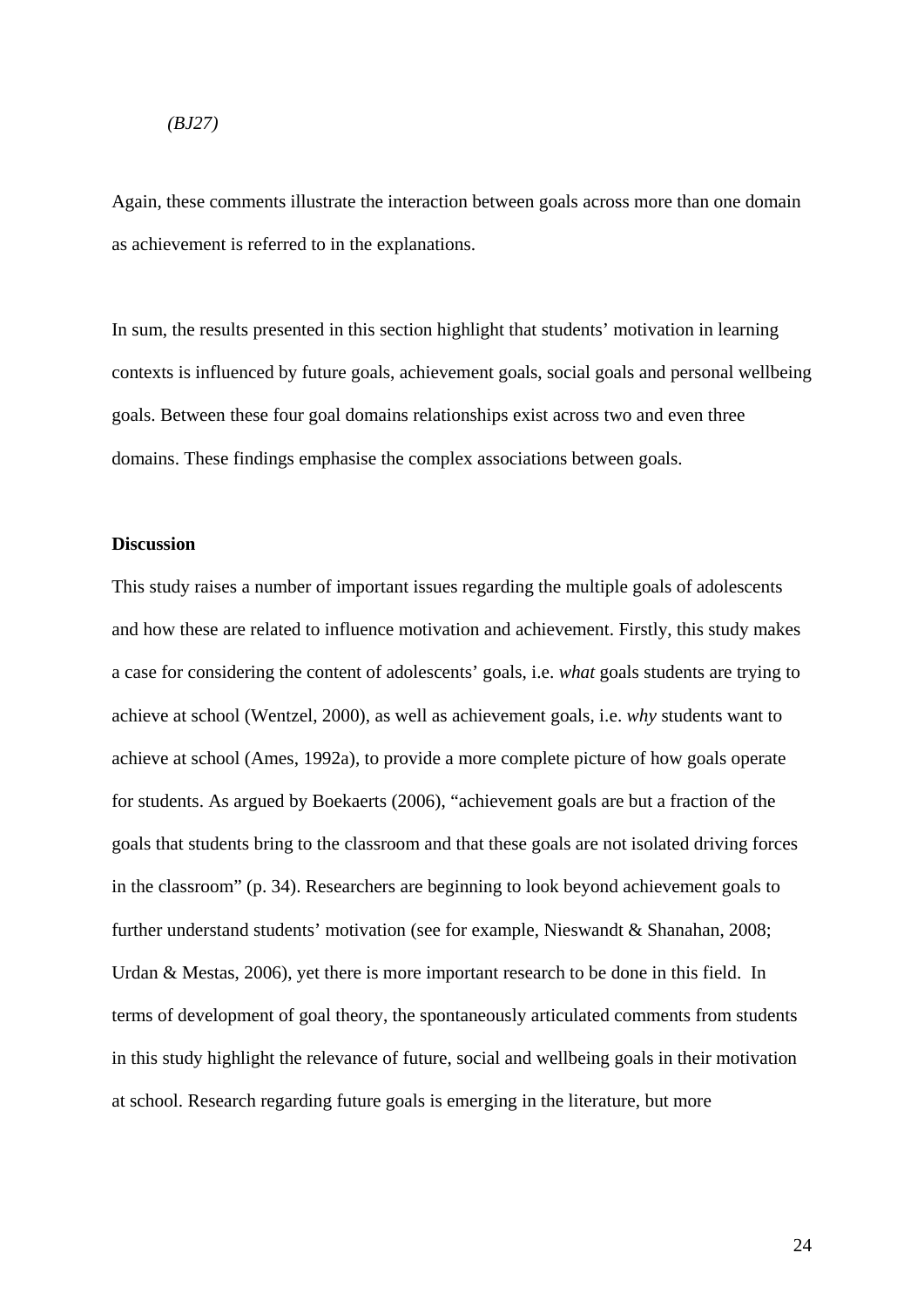investigation of the relationships between wellbeing goals and other goals (see for example, Kaplan & Maehr, 1999) is needed.

In addition, the study shows that the well established achievement goals of mastery, performance approach and performance avoidance are not the most frequently described goals when adolescents are asked about why they want to achieve at school. The responses from students in this study show that performance-grade goals, (i.e. the desire to attain a particular standard of achievement that will lead to other things such as future success or social approval) are most commonly articulated. Interestingly, these performance goals without social comparison have been found in other Australian studies (for example, Dowson & McInerney, 2003; MacCallum, 1997) and this finding might suggest there are features of schools, national curriculum and reporting procedures, and/or cultural contexts that might generate, or fail to generate, performance goals with social comparison. While an investigation of the school contexts was beyond the bounds of this study, the findings do suggest that achievement goals as typically defined may not accurately reflect all adolescents' reasons for achievement at school.

Another interesting finding regarding achievement goals is that avoidance (mastery or performance) goals were not articulated by participants in this study. Given that the approach/avoidance distinction is critical to the achievement goal approach (Elliot, 1999), this finding indicates that some caution around the assumption that adolescents pursue avoidance goals, in particular contexts, may be warranted.

The study overwhelmingly shows support for a multiple goals' perspective to assist developing understandings about motivation in learning contexts (Boekaerts, et al., 2006; Wentzel, 1993, 2000; Wosnitza & Volet, 2009). Adolescents do not pursue goals in isolation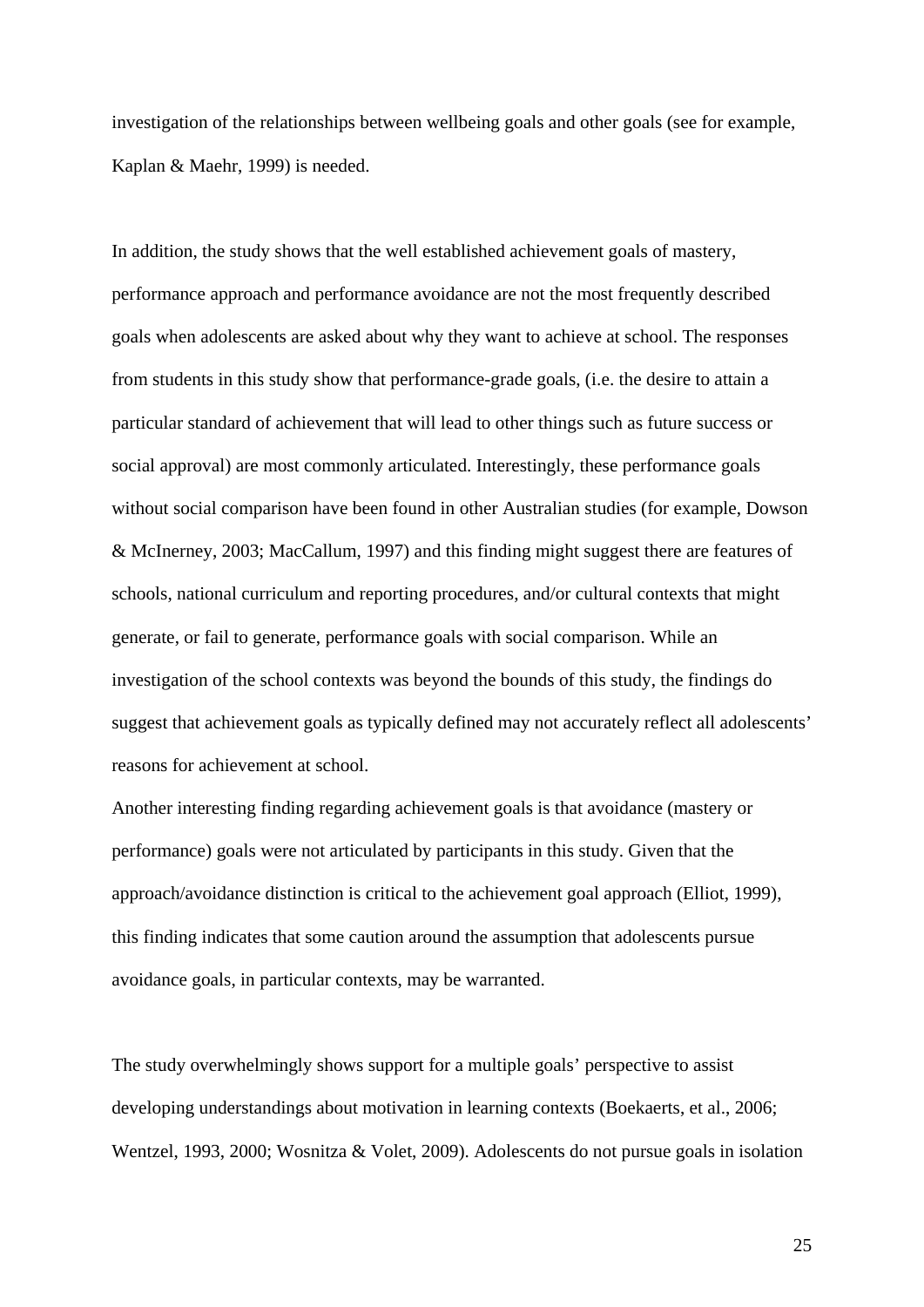and have the capacity to pursue related goals such as achievement (performance-grade) and future (extrinsic) goals when they strive to get good grades so as to have a good job or successful career. Students may also pursue unrelated goals simultaneously when they for example, wish to get good grades (achievement, performance-grades) and have good relationships (social-relationships) at school.

Students' spontaneously articulated and self-generated goals also show that there are four main domains that are influential in students' goals – those being future goals, achievement goals, social goals and wellbeing goals. While much existing research focuses goals within one single domain, such as achievement goals or social goals, and some focuses on two domains, most notably achievement and social goals, there is little research investigating beyond two domains and considering the reciprocity of domains (Anderman, 1999a). This study shows that each of the four domains is important to adolescents' motivation at school and that goals in each domain have the potential to inform and support each other. For example, future goals and achievement goals can support each other and operate in a complementary fashion, as can achievement and social goals, social and well being goals and achievement and well being goals. Furthermore, while goals in two domains might take precedence for some students, for others multiple domains are evident. This finding suggests there may indeed be "multiple goal networks" in which patterns of related goals (for example, personal wellbeing, social relationships and performance grade goals) interact to influence behaviour and achievement. In addition, different goal hierarchies among domains (for example, achievement goals  $\rightarrow$  future goals) as suggested by Wentzel (2000) may exist for particular types of students. Further research exploring such goal patterns or "networks" would be useful to advance goal theory.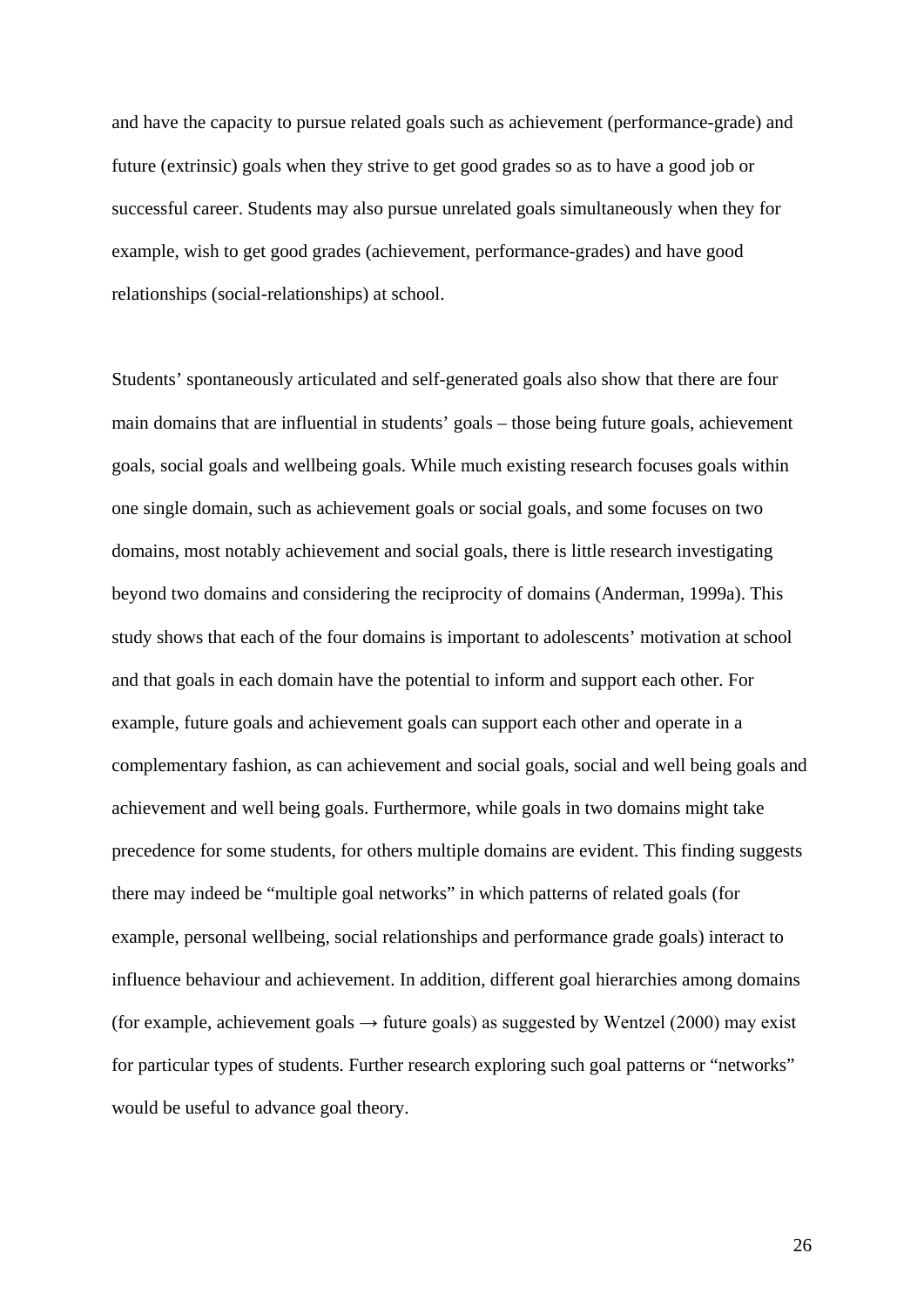In addition, the study contributes to the growing number of studies emphasising the importance of the role of future goals in students' motivation at school (Lee, et al., 2010; Malmberg & Norrgard, 1999; Nurmi, 1991; Nurmi, et al., 1995). In their spontaneous responses, all students mentioned the importance of future goals, either extrinsic (to have a good job, gain university entrance) and/or intrinsic (to make a contribution to society, to be happy and successful) so it seems important that future research into students' goals pay more heed to future goals. Furthermore, this study provides evidence that a relationship exists between future goals and achievement goals. The findings here suggest that goal theory research may benefit from further investigation of the role of future goals, their influence on other goals, and students' achievement and motivation at school.

## **Limitations of the study**

Limitations of this study include small sample size and exclusive use of focus group interviews for gathering data. The particular social dynamics of each focus group may have meant that students did not openly discuss issues they were worried about or instead used passive voice, thus generalising issues, to indicate some of the challenges in pursuing particular goals at school. Even so, the study does raise the methodological challenges of investigating multiple goals for adolescents. The complexities of goal relationships illustrated in this study would benefit from further exploration through development of survey measures that recognise students' goals in all four domains and use a larger sample size to further explore relationships between not only domains but particular goals. Future studies concerning adolescents multiple goals should use mixed methods so as to benefit from larger scale quantitative analysis, yet still acknowledge and account for the voices and goals of participants in different contexts.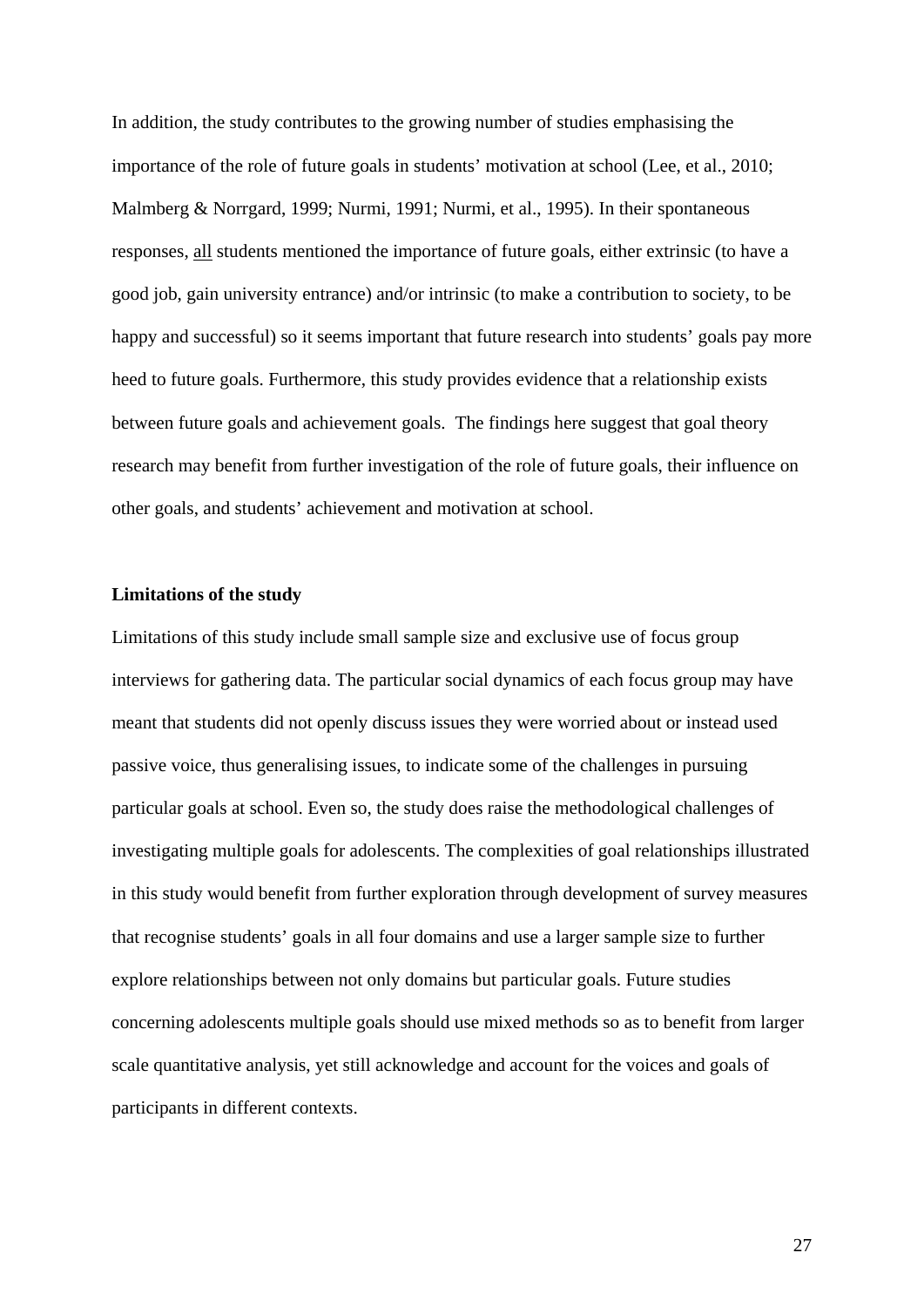## **Conclusions**

The aims of this study were to investigate the range of goals pursued by junior and senior secondary school students and to explore possible relationships between goals. The findings confirm that adolescents pursue multiple goals, including achievement goals, social goals, personal wellbeing goals and future goals. Furthermore, associations exist between these goal domains. Future research may build on these findings, extending to mixed method studies and further examination of goal relationships at both the domain level and specific goal level.

## **References**

- Ames, C. (1992a). Achievement goals and the classroom motivational climate. In D. H. Schunk & J. L. Meece (Eds.), *Students' perceptions in the classroom* (pp. 327-348). Hillsdale, New Jersey: Erlbaum.
- Ames, C. (1992b). Classrooms: Goals, structures, and student motivation. *Journal of Educational Psychology, 84*(3), 261-271.
- Ames, C., & Archer, J. (1988). Achievement goals in the classroom: Students' learning strategies and motivation processes. *Journal of Educational Psychology, 80*(3), 260- 267.
- Anderman, L. H. (1999a). Expanding the discussion of social perceptions and academic outcomes mechanisms and contextual influences. In T. Urdan (Ed.), *Advances in motivation and achievement: The role of context.* (Vol. 11, pp. 303-336). Stamford, CT: JAI Press.
- Anderman, L. H. (1999b). Classroom goal orientation, school belonging and social goals as predictors of students' positive and negative affect following the transition to middle school. *Journal of Research and Development in Education, 32*(2), 89-103.
- Anderman, L. H., & Anderman, E. M. (1999). Social predictors of changes in students' achievement goal orientations. *Contemporary Educational Psychology, 25*, 21-37.
- Austin, J. T., & Vancouver, J. B. (1996). Goal constructs in psychology: Structure, process, and content. *Psychological Bulletin, 120*(3), 338-375.
- Boekaerts, M. (1998). Boosting students' capacity to promote their own learning: A goal theory perspective. *Research Dialogue in Learning and Instruction, 1*(1), 13-22.
- Boekaerts, M. (2002). Bringing about change in the classroom: strengths and weaknesses of the self-regulated learning approach-EARLI Presidential Address, 2001. *Learning and Instruction, 12*( 6), 589-604.
- Boekaerts, M., de Koning, E., & Vedder, P. (2006). Goal-directed behaviour and contextual factors in the classroom: An innovative approach to the study of multiple goals. *Educational Psychologist, 41*(1), 33-51.
- Brophy, J. (2005). Goal theorists should move on from performance goals. *Educational Psychologist, 40*(3), 167-176.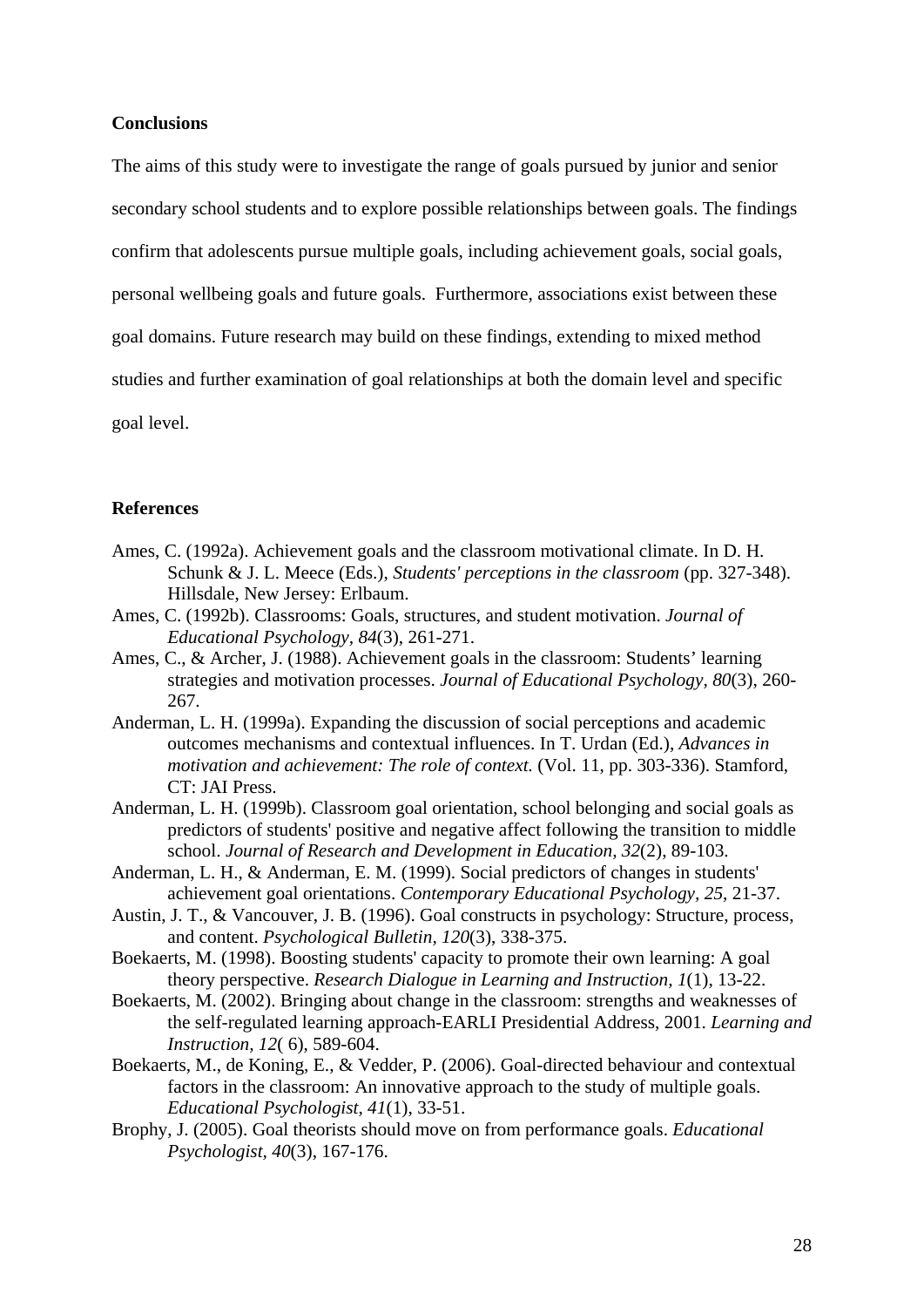- Carver, C. S., & Scheier, M. F. (1982). Control theory: A useful conceptual framework for personality-social, clinical, and health psychology. *Psychological Bulletin, 92*(1), 111-135.
- Dowson, M., & McInerney, D. M. (2003). What do students say about their motivational goals?: Towards a more complex and dynamic perspective on student motivation. *Contemporary Educational Psychology, 28*, 91-113.
- Elliot, A. J. (1997). Integrating the "classic" and "contemporary" approaches to achievement motivation: A hierarchical model of approach and avoidance achievement motivation. In M. L. Maehr & P. R. Pintrich (Eds.), *Advances in motivation and achievement* (Vol. 10, pp. 143-179). New York: JAI Press.
- Elliot, A. J. (1999). Approach and avoidance motivation and achievement goals. *Educational Psychologist, 34*(3), 169-189.
- Ford, M. E. (1992). *Motivating humans: goals, emotions, and personal agency beliefs*. Newbury Park, California: Sage Publications.
- Ford, M. E., & Nichols, C. W. (1987). A taxonomy of human goals and some possible applications. In M. E. Ford & D. H. Ford (Eds.), *Humans as self-constructing living systems: Putting the framework to work* (pp. 289-311). Hillsdale, NJ: Lawrence Erlbaum Associates Inc.
- Ford, M. E., & Nichols, C. W. (1991). Using goal assessments to identify motivational patterns and facilitate behavioural regulation and achievement. In M. L. Maehr & P. R. Pintrich (Eds.), *Advances in motivation and achievement* (Vol. 7, pp. 51-78). Greenwich, CT: JAI Press.
- Horst, J., Finney, S., & Barron, K. (2007). Moving beyond academic achievement goal measures: A study of social achievement goals. *Contemporary Educational Psychology, 32*, 667-698.
- Juvonen, J., & Wentzel, K. R. (Eds.). (1996). *Social motivation: Understanding children's school adjustment*. Cambridge; New York: Cambridge University Press.
- Kaplan, A., & Maehr, M. L. (1999). Achievement goals and student well-being. *Contemporary Educational Psychology, 24*, 330-358.
- Lee, J. Q., McInerney, D. M., Liem, G. A. D., & Ortiga, Y. P. (2010). The relationship between future goals and achievement goal orientations: An intrinsic-extrinsic motivation perspective. *Contemporary Educational Psychology, 35*(4), 264-279.
- Lemos, M. (1996). Students and teachers' goals in the classroom. *Learning and instruction, 6*(2), 151-171.
- Levy, I., Kaplan, A., & Patrick, H. (2004). Early adolescents' achievement goals, social status, and attitudes towards cooperation with peers. *Social Psychology of Education, 7*, 127-159.
- MacCallum, J. A. (1997). *Motivational change in transition contexts: students' theories of success in story writing and mathematics.* Unpublished Doctoral dissertation, Murdoch University, Perth, Western Australia.
- Malka, A., & Covington, M. (2005). Perceiving school performance as instrumental to future goal attainment: Effects on graded performance. *Contemporary Educational Psychology, 30*, 60-80.
- Malmberg, L.-E., & Norrgard, S. (1999). Adolescents' ideas of normative life span development and personal future goals. *Journal of Adolescence, 22*(1), 33-47.
- Meece, J. L., Blumenfeld, P. C., & Hoyle, R. H. (1988). Students' goal orientations and cognitive engagement in classroom activities. *Journal of Educational Psychology, 80*(4), 514-590.
- Midgley, C. (Ed.). (2002). *Goals, goal structures and patterns of adaptive learning*. Mahwah, NJ: Lawrence Erlbaum Associates.